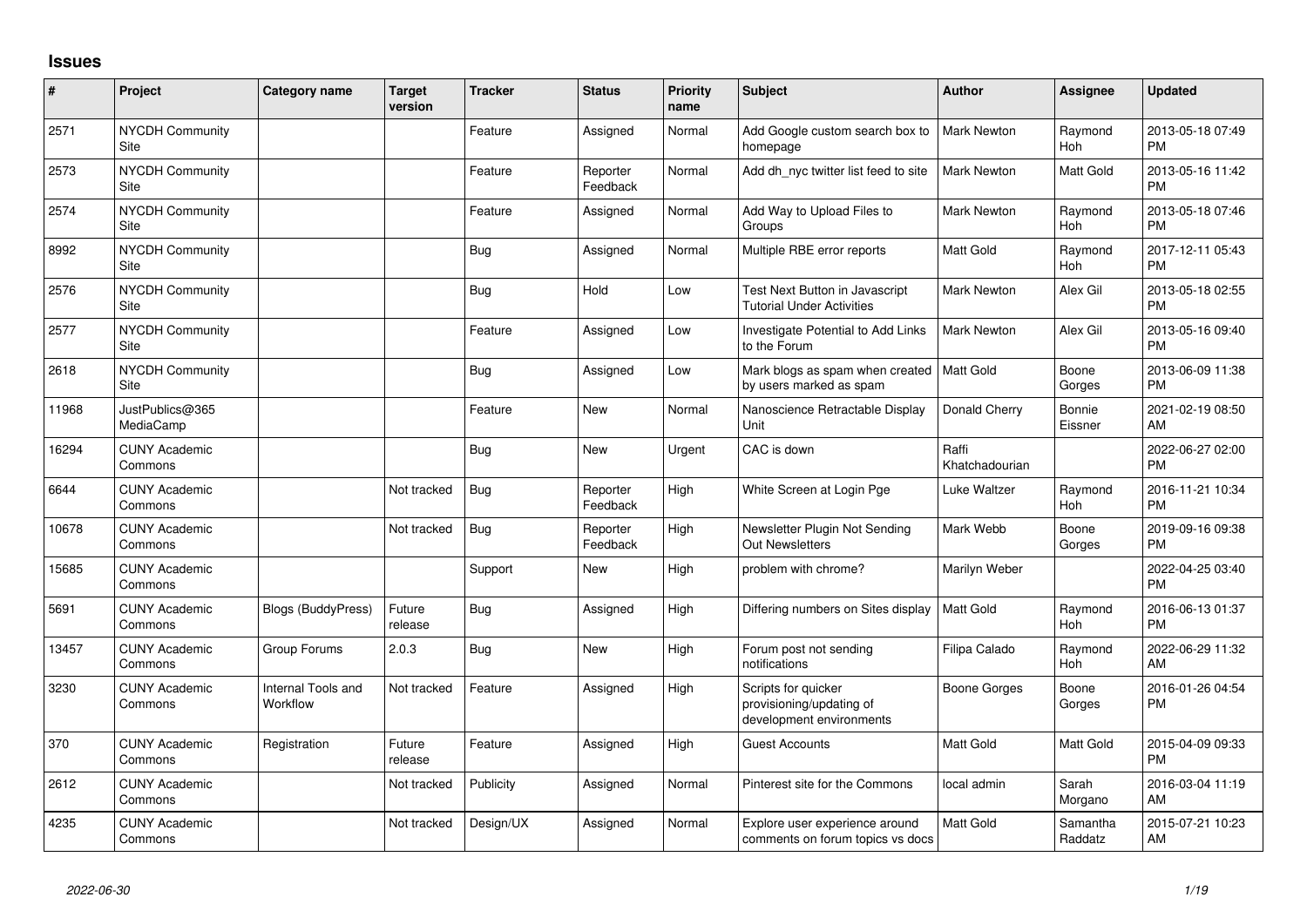| ∦     | Project                         | Category name | <b>Target</b><br>version | <b>Tracker</b> | <b>Status</b>        | <b>Priority</b><br>name | Subject                                                                                                                                      | Author                 | <b>Assignee</b>     | <b>Updated</b>                |
|-------|---------------------------------|---------------|--------------------------|----------------|----------------------|-------------------------|----------------------------------------------------------------------------------------------------------------------------------------------|------------------------|---------------------|-------------------------------|
| 5298  | <b>CUNY Academic</b><br>Commons |               | Not tracked              | Publicity      | <b>New</b>           | Normal                  | Survey Pop-Up Text                                                                                                                           | Samantha Raddatz       | Samantha<br>Raddatz | 2016-03-22 12:27<br><b>PM</b> |
| 6665  | <b>CUNY Academic</b><br>Commons |               | Not tracked              | Publicity      | New                  | Normal                  | Dead Link in 1.10 announcement<br>post                                                                                                       | Paige Dupont           | Stephen Real        | 2016-12-01 03:11<br><b>PM</b> |
| 7828  | <b>CUNY Academic</b><br>Commons |               | Not tracked              | Feature        | Assigned             | Normal                  | Theme Assessment 2017                                                                                                                        | Margaret Galvan        | Margaret<br>Galvan  | 2017-05-02 10:41<br><b>PM</b> |
| 8607  | <b>CUNY Academic</b><br>Commons |               | Not tracked              | Support        | <b>New</b>           | Normal                  | Paypal?                                                                                                                                      | Marilyn Weber          | Matt Gold           | 2018-05-15 01:37<br><b>PM</b> |
| 8837  | <b>CUNY Academic</b><br>Commons |               | Not tracked              | Feature        | Assigned             | Normal                  | Create a form to request info from<br>people requesting premium<br>themes and plugins                                                        | Matt Gold              | Marilyn<br>Weber    | 2017-11-14 03:35<br><b>PM</b> |
| 9207  | <b>CUNY Academic</b><br>Commons |               | Future<br>release        | Support        | Reporter<br>Feedback | Normal                  | display dashboards made in<br>Tableau?                                                                                                       | Marilyn Weber          | Boone<br>Gorges     | 2018-04-10 10:42<br>AM        |
| 9908  | <b>CUNY Academic</b><br>Commons |               | Not tracked              | Feature        | New                  | Normal                  | Is it possible to send email<br>updates to users (or an email<br>address not on the list) for only a<br>single page AFTER being<br>prompted? | <b>Michael Shields</b> | scott voth          | 2018-06-11 01:34<br><b>PM</b> |
| 10262 | <b>CUNY Academic</b><br>Commons |               | Not tracked              | Bug            | Reporter<br>Feedback | Normal                  | Newsletter Plugin: Broken Image<br>at Bottom of All Newsletters                                                                              | Mark Webb              | Raymond<br>Hoh      | 2018-08-30 05:17<br><b>PM</b> |
| 10368 | <b>CUNY Academic</b><br>Commons |               | Future<br>release        | Feature        | Assigned             | Normal                  | Use ORCID data to populate<br>academic profile page                                                                                          | Stephen Francoeur      | Boone<br>Gorges     | 2018-09-25 01:53<br><b>PM</b> |
| 10657 | <b>CUNY Academic</b><br>Commons |               | Not tracked              | Support        | Reporter<br>Feedback | Normal                  | child theme problems                                                                                                                         | Marilyn Weber          |                     | 2018-11-08 01:19<br><b>PM</b> |
| 11131 | <b>CUNY Academic</b><br>Commons |               | Future<br>release        | Feature        | Reporter<br>Feedback | Normal                  | Image Annotation Plugins                                                                                                                     | Laurie Hurson          |                     | 2019-02-26 11:33<br>AM        |
| 11149 | <b>CUNY Academic</b><br>Commons |               | Not tracked              | Support        | Reporter<br>Feedback | Normal                  | comments getting blocked                                                                                                                     | Marilyn Weber          | Raymond<br>Hoh      | 2019-03-26 11:40<br>AM        |
| 11392 | <b>CUNY Academic</b><br>Commons |               | Future<br>release        | <b>Bug</b>     | New                  | Normal                  | Migrate users away from<br><b>StatPress</b>                                                                                                  | <b>Boone Gorges</b>    |                     | 2019-04-23 03:53<br><b>PM</b> |
| 11393 | <b>CUNY Academic</b><br>Commons |               | Not tracked              | Publicity      | <b>New</b>           | Normal                  | After 1.15 release, ceate a hero<br>slide and post about adding a site<br>to a group                                                         | scott voth             | Patrick<br>Sweeney  | 2019-05-14 10:32<br>AM        |
| 11509 | <b>CUNY Academic</b><br>Commons |               | Not tracked              | Support        | Reporter<br>Feedback | Normal                  | deleted Page causing a Menu<br>problem?                                                                                                      | Marilyn Weber          |                     | 2019-06-04 09:54<br>AM        |
| 11517 | <b>CUNY Academic</b><br>Commons |               | Not tracked              | Feature        | Assigned             | Normal                  | wp-accessibility plugin should not<br>strip 'target="_blank"' by default                                                                     | <b>Boone Gorges</b>    | Laurie Hurson       | 2019-09-24 09:57<br>AM        |
| 11519 | <b>CUNY Academic</b><br>Commons |               | Not tracked              | Support        | Assigned             | Normal                  | comment option not appearing                                                                                                                 | Marilyn Weber          |                     | 2019-09-24 10:28<br>AM        |
| 11771 | <b>CUNY Academic</b><br>Commons |               | Not tracked              | Support        | Reporter<br>Feedback | Normal                  | post displays in sections                                                                                                                    | Marilyn Weber          |                     | 2019-08-20 10:34<br>AM        |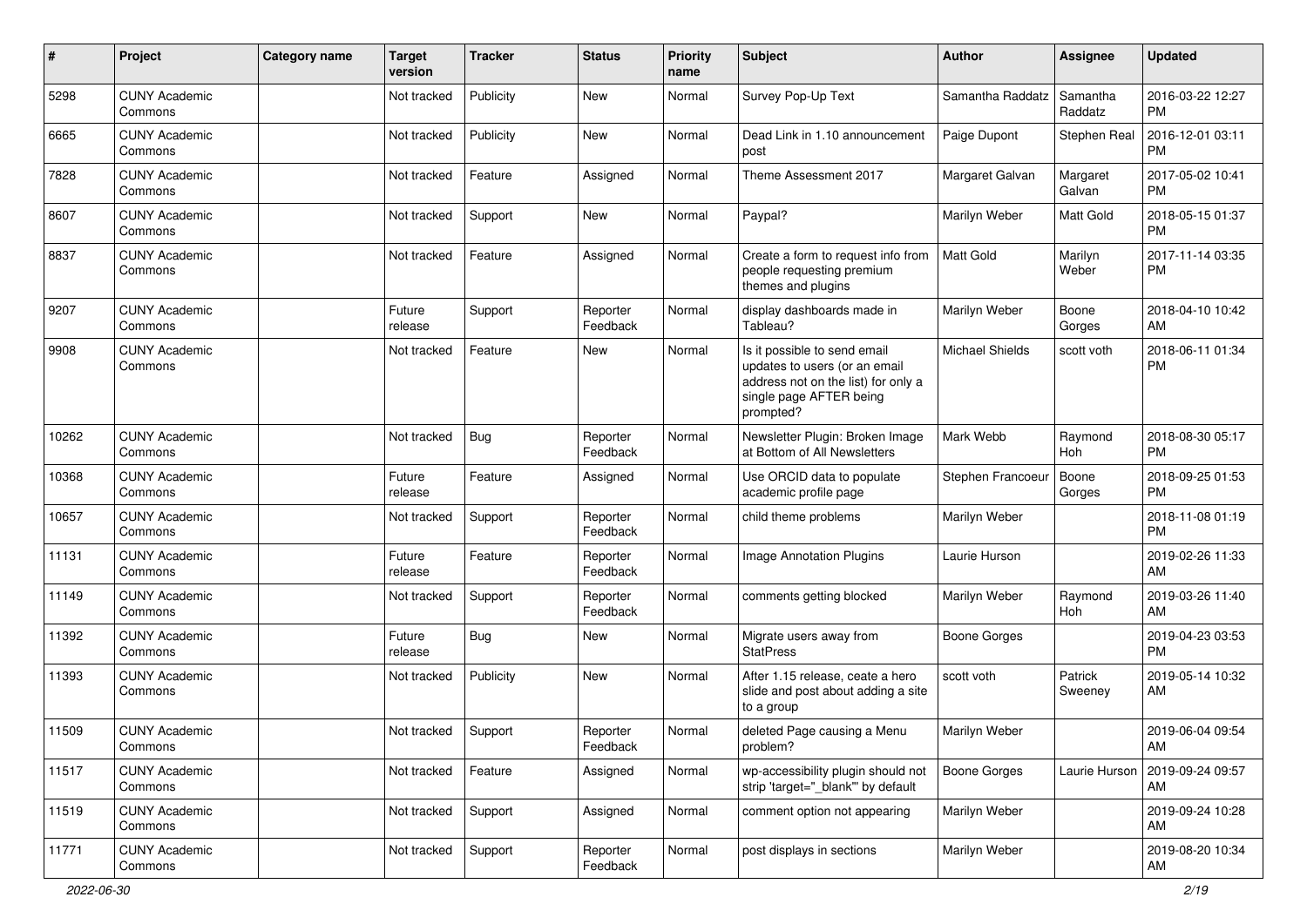| ∦     | Project                         | <b>Category name</b> | <b>Target</b><br>version | <b>Tracker</b> | <b>Status</b>        | <b>Priority</b><br>name | <b>Subject</b>                                                               | <b>Author</b>       | <b>Assignee</b> | <b>Updated</b>                |
|-------|---------------------------------|----------------------|--------------------------|----------------|----------------------|-------------------------|------------------------------------------------------------------------------|---------------------|-----------------|-------------------------------|
| 11787 | <b>CUNY Academic</b><br>Commons |                      | Not tracked              | Support        | Reporter<br>Feedback | Normal                  | automated comments notifications<br>on ZenDesk                               | Marilyn Weber       |                 | 2019-08-26 06:18<br><b>PM</b> |
| 11848 | <b>CUNY Academic</b><br>Commons |                      | Not tracked              | Support        | Hold                 | Normal                  | a Dean of Faculty wants to share<br>a large file                             | Marilyn Weber       |                 | 2019-09-24 08:44<br>AM        |
| 11879 | <b>CUNY Academic</b><br>Commons |                      | Not tracked              | Bug            | <b>New</b>           | Normal                  | Hypothesis comments appearing<br>on multiple, different pdfs across<br>blogs | Laurie Hurson       | Laurie Hurson   | 2019-09-19 02:39<br><b>PM</b> |
| 12004 | <b>CUNY Academic</b><br>Commons |                      | Not tracked              | Support        | Reporter<br>Feedback | Normal                  | Notifications for spam blog<br>comments                                      | Gina Cherry         | Raymond<br>Hoh  | 2019-11-01 12:05<br><b>PM</b> |
| 12198 | <b>CUNY Academic</b><br>Commons |                      | Not tracked              | Bug            | Reporter<br>Feedback | Normal                  | Duplicate listing in My Sites                                                | Tom Harbison        |                 | 2019-12-09 05:50<br><b>PM</b> |
| 12328 | <b>CUNY Academic</b><br>Commons |                      | Not tracked              | Support        | <b>New</b>           | Normal                  | Sign up Code for Non-CUNY<br>Faculty                                         | Laurie Hurson       |                 | 2020-01-28 10:25<br>AM        |
| 12352 | <b>CUNY Academic</b><br>Commons |                      | Not tracked              | Support        | <b>New</b>           | Normal                  | posts list" page builder block<br>option                                     | Marilyn Weber       |                 | 2020-02-03 01:29<br><b>PM</b> |
| 12436 | <b>CUNY Academic</b><br>Commons |                      | Not tracked              | Bug            | Assigned             | Normal                  | Nightly system downtime                                                      | Boone Gorges        |                 | 2020-08-01 09:30<br>AM        |
| 12484 | <b>CUNY Academic</b><br>Commons |                      | Not tracked              | Support        | Reporter<br>Feedback | Normal                  | Sign up Code for COIL Course<br>starting in March                            | Laurie Hurson       | Matt Gold       | 2020-03-02 02:26<br><b>PM</b> |
| 12911 | <b>CUNY Academic</b><br>Commons |                      | Not tracked              | Feature        | <b>New</b>           | Normal                  | Block access to xmlrpc.php based<br>on User-Agent                            | <b>Boone Gorges</b> | Boone<br>Gorges | 2020-06-09 05:12<br><b>PM</b> |
| 13034 | <b>CUNY Academic</b><br>Commons |                      | Not tracked              | Support        | Reporter<br>Feedback | Normal                  | a site is asking people to join the<br>Commons to get a download             | Marilyn Weber       |                 | 2020-07-12 07:23<br>AM        |
| 13255 | <b>CUNY Academic</b><br>Commons |                      | Not tracked              | Support        | Reporter<br>Feedback | Normal                  | Accessibility problems                                                       | Marilyn Weber       |                 | 2020-09-01 05:48<br><b>PM</b> |
| 13286 | <b>CUNY Academic</b><br>Commons |                      | Not tracked              | Support        | <b>New</b>           | Normal                  | problem connecting with<br>WordPress app                                     | Marilyn Weber       | Raymond<br>Hoh  | 2020-09-08 11:16<br>AM        |
| 13949 | <b>CUNY Academic</b><br>Commons |                      | Not tracked              | <b>Bug</b>     | <b>New</b>           | Normal                  | Continued debugging of runaway<br>MySQL connections                          | <b>Matt Gold</b>    | Boone<br>Gorges | 2021-09-14 10:42<br>AM        |
| 14394 | <b>CUNY Academic</b><br>Commons |                      | Not tracked              | Feature        | <b>New</b>           | Normal                  | Commons News Site - redesign                                                 | scott voth          | scott voth      | 2021-09-14 10:46<br>AM        |
| 14398 | <b>CUNY Academic</b><br>Commons |                      | Not tracked              | Support        | Reporter<br>Feedback | Normal                  | Events plug-in notification problem                                          | Marilyn Weber       |                 | 2021-05-11 11:21<br>AM        |
| 14475 | <b>CUNY Academic</b><br>Commons |                      | Not tracked              | Publicity      | <b>New</b>           | Normal                  | OER Showcase Page                                                            | Laurie Hurson       | Laurie Hurson   | 2021-09-14 10:46<br>AM        |
| 14504 | <b>CUNY Academic</b><br>Commons |                      | Not tracked              | Publicity      | Reporter<br>Feedback | Normal                  | Adding showcases to home page<br>menu                                        | Laurie Hurson       | Boone<br>Gorges | 2022-01-19 03:26<br><b>PM</b> |
| 14538 | <b>CUNY Academic</b><br>Commons |                      | Not tracked              | Support        | Reporter<br>Feedback | Normal                  | <b>Weebly To Commons</b>                                                     | Laurie Hurson       |                 | 2021-09-14 10:47<br>AM        |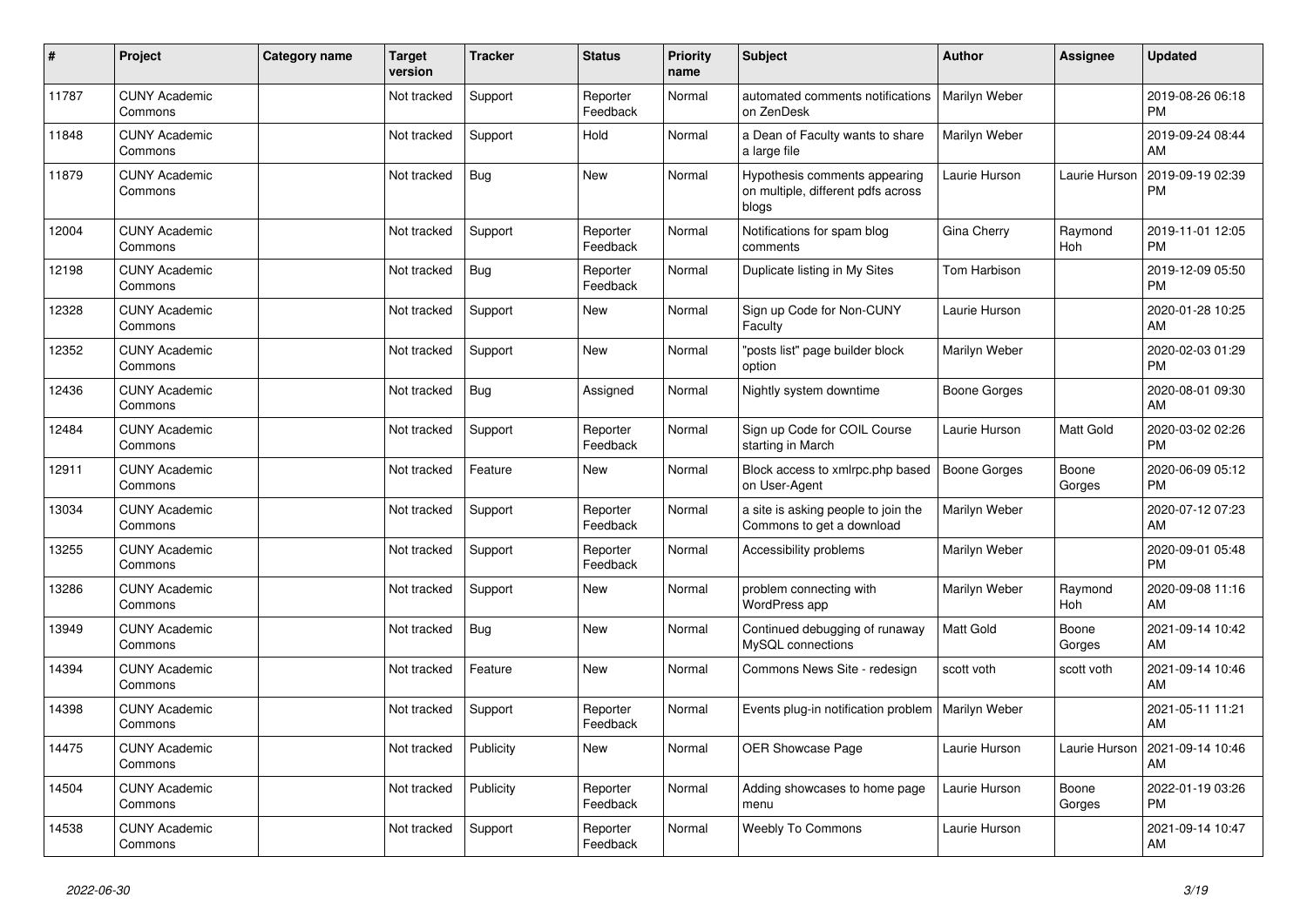| ∦     | Project                         | Category name | <b>Target</b><br>version | <b>Tracker</b> | <b>Status</b>        | Priority<br>name | <b>Subject</b>                                                       | <b>Author</b>           | <b>Assignee</b> | <b>Updated</b>                |
|-------|---------------------------------|---------------|--------------------------|----------------|----------------------|------------------|----------------------------------------------------------------------|-------------------------|-----------------|-------------------------------|
| 14629 | <b>CUNY Academic</b><br>Commons |               | Not tracked              | Bug            | Reporter<br>Feedback | Normal           | Possible Post Order Bug?                                             | <b>Syelle Graves</b>    |                 | 2021-09-14 10:47<br>AM        |
| 14784 | <b>CUNY Academic</b><br>Commons |               |                          | Support        | Reporter<br>Feedback | Normal           | User report of logo problem when<br>using Customizer theme           | Marilyn Weber           |                 | 2021-09-17 10:25<br>AM        |
| 14792 | <b>CUNY Academic</b><br>Commons |               |                          | <b>Bug</b>     | <b>New</b>           | Normal           | Inconsistent email notifications<br>from gravity forms               | Raffi<br>Khatchadourian |                 | 2021-10-04 01:50<br><b>PM</b> |
| 14842 | <b>CUNY Academic</b><br>Commons |               | Not tracked              | Support        | Reporter<br>Feedback | Normal           | Question about widgets and block<br>editor                           | Gina Cherry             |                 | 2021-10-06 03:01<br><b>PM</b> |
| 14900 | <b>CUNY Academic</b><br>Commons |               | Not tracked              | Support        | Reporter<br>Feedback | Normal           | previous theme?                                                      | Marilyn Weber           |                 | 2021-10-25 10:31<br>AM        |
| 14936 | <b>CUNY Academic</b><br>Commons |               |                          | Bug            | <b>New</b>           | Normal           | Commons websites blocked by<br>SPS campus network                    | Laurie Hurson           |                 | 2021-11-03 03:57<br><b>PM</b> |
| 14940 | <b>CUNY Academic</b><br>Commons |               |                          | <b>Bug</b>     | <b>New</b>           | Normal           | Discrepancy between Commons<br>profile "sites" and actual # of sites | Laurie Hurson           |                 | 2021-11-08 11:09<br>AM        |
| 15045 | <b>CUNY Academic</b><br>Commons |               |                          | Support        | <b>New</b>           | Normal           | no result for KCeL in the search<br>box on the commons               | Marilyn Weber           |                 | 2021-12-10 11:29<br>AM        |
| 15169 | <b>CUNY Academic</b><br>Commons |               | 2.0.3                    | Support        | Reporter<br>Feedback | Normal           | new Prelude website zipfiles for<br>custom theme and other files.    | Marilyn Weber           |                 | 2022-06-29 11:32<br>AM        |
| 15176 | <b>CUNY Academic</b><br>Commons |               | Not tracked              | Support        | Reporter<br>Feedback | Normal           | Archiving Q Writing & Old<br>Wordpress Sites on the Commons          | Laurie Hurson           |                 | 2022-02-08 10:28<br>AM        |
| 15260 | <b>CUNY Academic</b><br>Commons |               |                          | Support        | Reporter<br>Feedback | Normal           | Diacritical markings   European<br><b>Stages</b>                     | Marilyn Weber           |                 | 2022-02-04 08:16<br>AM        |
| 15370 | <b>CUNY Academic</b><br>Commons |               |                          | Support        | Reporter<br>Feedback | Normal           | All-in-One Event Calendar?                                           | Marilyn Weber           |                 | 2022-02-17 11:03<br>AM        |
| 15565 | <b>CUNY Academic</b><br>Commons |               |                          | Support        | <b>New</b>           | Normal           | Events - send updates to an email<br>listserv                        | Marilyn Weber           |                 | 2022-03-10 01:06<br><b>PM</b> |
| 15613 | <b>CUNY Academic</b><br>Commons |               | 2.0.3                    | Feature        | Reporter<br>Feedback | Normal           | Adding "Passster" plugin                                             | Laurie Hurson           |                 | 2022-06-29 11:32<br>AM        |
| 15655 | <b>CUNY Academic</b><br>Commons |               | 2.0.3                    | Support        | Reporter<br>Feedback | Normal           | Event Aggregator plugin?                                             | Marilyn Weber           |                 | 2022-06-29 11:32<br>AM        |
| 15757 | <b>CUNY Academic</b><br>Commons |               |                          | <b>Bug</b>     | <b>New</b>           | Normal           | Members # do not match                                               | Laurie Hurson           |                 | 2022-03-30 04:52<br><b>PM</b> |
| 15816 | <b>CUNY Academic</b><br>Commons |               | Not tracked              | Support        | <b>New</b>           | Normal           | slow loading at SPS                                                  | Marilyn Weber           |                 | 2022-04-05 01:26<br><b>PM</b> |
| 15883 | <b>CUNY Academic</b><br>Commons |               | 2.1.0                    | Feature        | <b>New</b>           | Normal           | Release BPGES update                                                 | Boone Gorges            | Boone<br>Gorges | 2022-05-26 10:39<br>AM        |
| 15923 | <b>CUNY Academic</b><br>Commons |               | Not tracked              | Feature        | Reporter<br>Feedback | Normal           | <b>Bellows Plugin Adjustments</b>                                    | Laurie Hurson           |                 | 2022-04-20 10:10<br>AM        |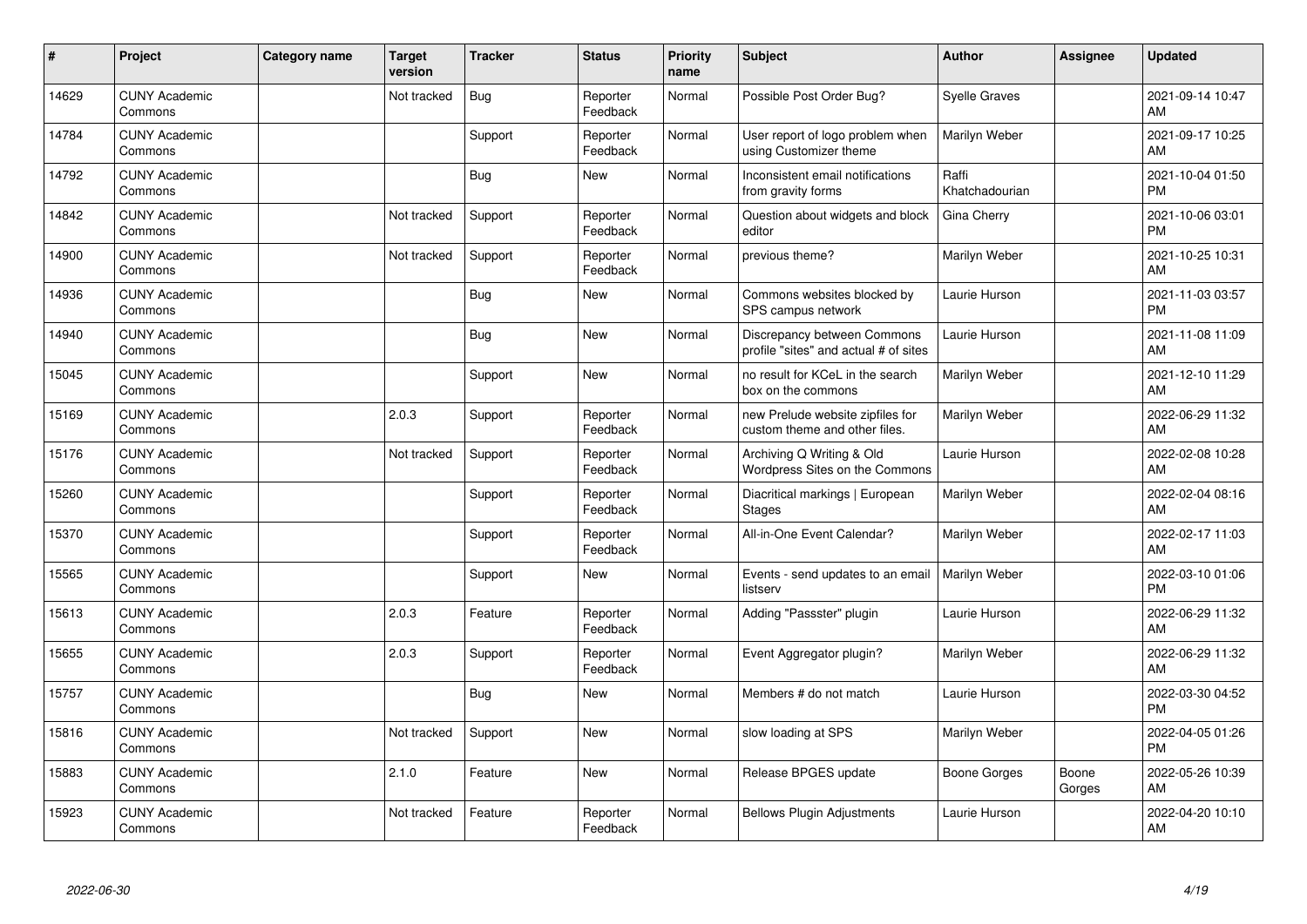| #     | <b>Project</b>                  | <b>Category name</b> | <b>Target</b><br>version | <b>Tracker</b> | <b>Status</b>        | <b>Priority</b><br>name | <b>Subject</b>                                                                             | Author                  | Assignee            | <b>Updated</b>                |
|-------|---------------------------------|----------------------|--------------------------|----------------|----------------------|-------------------------|--------------------------------------------------------------------------------------------|-------------------------|---------------------|-------------------------------|
| 16092 | <b>CUNY Academic</b><br>Commons |                      | Future<br>release        | Feature        | Hold                 | Normal                  | Don't show main site in Site<br>search results                                             | Boone Gorges            | Boone<br>Gorges     | 2022-05-17 03:12<br><b>PM</b> |
| 16099 | <b>CUNY Academic</b><br>Commons |                      |                          | Support        | Reporter<br>Feedback | Normal                  | request for Newsletter Glue                                                                | Marilyn Weber           |                     | 2022-05-13 12:14<br><b>PM</b> |
| 16110 | <b>CUNY Academic</b><br>Commons |                      |                          | Support        | Reporter<br>Feedback | Normal                  | remove Creative Commons<br>license from pages?                                             | Marilyn Weber           | Raymond<br>Hoh      | 2022-05-17 06:11<br><b>PM</b> |
| 16290 | <b>CUNY Academic</b><br>Commons |                      |                          | Feature        | Reporter<br>Feedback | Normal                  | Add Table Of Contents Block<br>plug-in                                                     | Raffi<br>Khatchadourian |                     | 2022-06-24 10:26<br>AM        |
| 16307 | <b>CUNY Academic</b><br>Commons |                      |                          | Bug            | New                  | Normal                  | Add brief messaging to<br>accept/decline group membership<br>requests                      | <b>Matt Gold</b>        | Boone<br>Gorges     | 2022-06-27 06:13<br><b>PM</b> |
| 16318 | <b>CUNY Academic</b><br>Commons |                      |                          | Bug            | <b>New</b>           | Normal                  | Unable to Access block editor or<br>embed YouTube videos in new<br>pages, in one site only | Syelle Graves           |                     | 2022-06-29 02:24<br><b>PM</b> |
| 2666  | <b>CUNY Academic</b><br>Commons | About page           | Not tracked              | Documentation  | Assigned             | Normal                  | <b>Update About Text</b>                                                                   | Chris Stein             | Luke Waltzer        | 2016-03-04 11:19<br>AM        |
| 10839 | <b>CUNY Academic</b><br>Commons | About page           | Not tracked              | Support        | <b>New</b>           | Normal                  | <b>Mission Statement Needs</b><br>Revision                                                 | scott voth              | Matt Gold           | 2018-12-26 10:58<br>AM        |
| 8900  | <b>CUNY Academic</b><br>Commons | Accessibility        | Future<br>release        | Feature        | Assigned             | Normal                  | Look into tools to enforce<br>accessibility in WP environment                              | <b>Matt Gold</b>        | Boone<br>Gorges     | 2022-04-26 11:59<br>AM        |
| 8901  | <b>CUNY Academic</b><br>Commons | Accessibility        | Future<br>release        | Feature        | Assigned             | Normal                  | Theme analysis for accessibility                                                           | <b>Matt Gold</b>        | Boone<br>Gorges     | 2022-04-26 11:59<br>AM        |
| 1460  | <b>CUNY Academic</b><br>Commons | Analytics            | Future<br>release        | Feature        | Assigned             | Normal                  | <b>Update System Report</b>                                                                | <b>Brian Foote</b>      | Boone<br>Gorges     | 2015-11-09 06:13<br><b>PM</b> |
| 4070  | <b>CUNY Academic</b><br>Commons | Analytics            | Not tracked              | Support        | Assigned             | Normal                  | Request for JITP site analytics                                                            | <b>Matt Gold</b>        | Seth Persons        | 2016-02-23 03:09<br><b>PM</b> |
| 4972  | <b>CUNY Academic</b><br>Commons | Analytics            | Not tracked              | <b>Bug</b>     | <b>New</b>           | Normal                  | <b>Newsletter Analytics</b>                                                                | Stephen Real            | Matt Gold           | 2015-12-09 12:54<br><b>PM</b> |
| 5581  | <b>CUNY Academic</b><br>Commons | Analytics            | Future<br>release        | Feature        | Assigned             | Normal                  | Explore alternatives to Google<br>Analytics                                                | <b>Matt Gold</b>        | Valerie<br>Townsend | 2020-04-17 03:12<br><b>PM</b> |
| 5679  | <b>CUNY Academic</b><br>Commons | Analytics            | Not tracked              | Feature        | New                  | Normal                  | Logged In Users for GA                                                                     | <b>Valerie Townsend</b> | Valerie<br>Townsend | 2016-06-11 09:49<br>AM        |
| 15210 | <b>CUNY Academic</b><br>Commons | Analytics            | Not tracked              | Design/UX      | <b>New</b>           | Normal                  | Google Analytics improvements                                                              | Colin McDonald          | Boone<br>Gorges     | 2022-05-24 10:47<br>AM        |
| 7022  | <b>CUNY Academic</b><br>Commons | Announcements        | Future<br>release        | Bug            | <b>New</b>           | Normal                  | Sitewide announcements should<br>be displayed on, and dismissable<br>from, mapped domains  | Boone Gorges            | Boone<br>Gorges     | 2018-03-22 10:18<br>AM        |
| 4635  | <b>CUNY Academic</b><br>Commons | Authentication       | Future<br>release        | Feature        | <b>New</b>           | Normal                  | Allow non-WP authentication                                                                | Boone Gorges            | Sonja Leix          | 2019-03-01 02:05<br><b>PM</b> |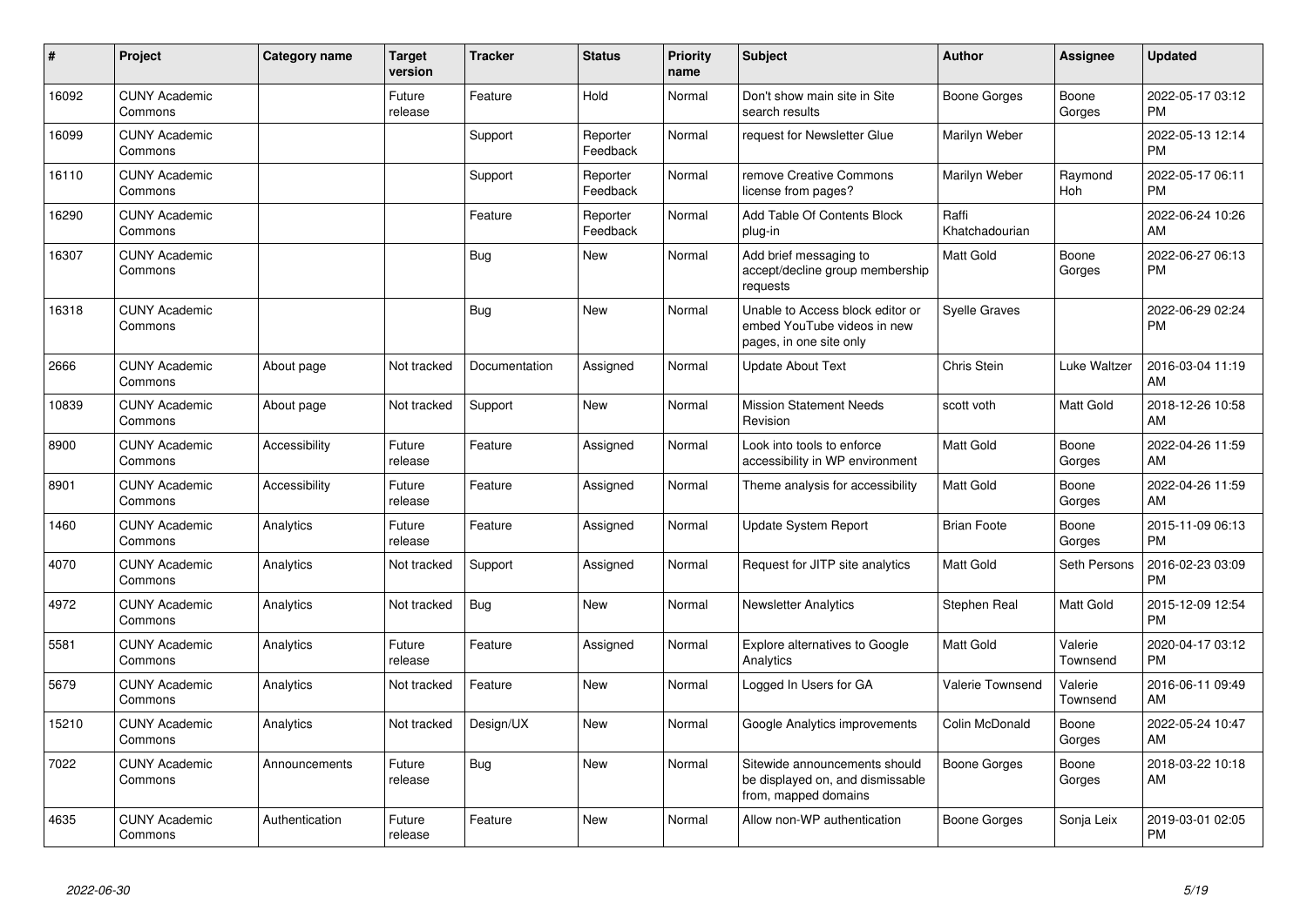| #     | Project                         | Category name             | <b>Target</b><br>version | Tracker    | <b>Status</b>        | <b>Priority</b><br>name | <b>Subject</b>                                                       | <b>Author</b>       | Assignee            | <b>Updated</b>                |
|-------|---------------------------------|---------------------------|--------------------------|------------|----------------------|-------------------------|----------------------------------------------------------------------|---------------------|---------------------|-------------------------------|
| 9720  | <b>CUNY Academic</b><br>Commons | Authentication            | Future<br>release        | Feature    | New                  | Normal                  | The Commons should be an<br>oAuth provider                           | Boone Gorges        |                     | 2019-03-01 02:04<br><b>PM</b> |
| 6078  | <b>CUNY Academic</b><br>Commons | <b>Blogs (BuddyPress)</b> | Future<br>release        | Feature    | New                  | Normal                  | <b>Explore Adding Network Blog</b><br>Metadata Plugin                | Luke Waltzer        | Luke Waltzer        | 2016-10-11 10:29<br><b>PM</b> |
| 8835  | <b>CUNY Academic</b><br>Commons | Blogs (BuddyPress)        | Future<br>release        | Feature    | New                  | Normal                  | Extend cuny is shortlinks to sites                                   | Luke Waltzer        | Boone<br>Gorges     | 2022-04-26 11:59<br>AM        |
| 8836  | <b>CUNY Academic</b><br>Commons | <b>Blogs (BuddyPress)</b> | Future<br>release        | Feature    | Assigned             | Normal                  | Redesign site launch process                                         | Matt Gold           | Boone<br>Gorges     | 2019-10-03 02:49<br><b>PM</b> |
| 12350 | <b>CUNY Academic</b><br>Commons | <b>Blogs (BuddyPress)</b> | Not tracked              | Support    | Reporter<br>Feedback | Normal                  | URL creation problem                                                 | Marilyn Weber       |                     | 2020-02-03 11:27<br>AM        |
| 377   | <b>CUNY Academic</b><br>Commons | BuddyPress (misc)         | Future<br>release        | Feature    | Assigned             | Normal                  | Like buttons                                                         | Matt Gold           | Boone<br>Gorges     | 2010-11-16 05:13<br><b>PM</b> |
| 435   | <b>CUNY Academic</b><br>Commons | BuddyPress (misc)         | Future<br>release        | Feature    | Assigned             | Normal                  | Include Avatar Images in Forum<br><b>Post Notification Emails</b>    | <b>Matt Gold</b>    | Boone<br>Gorges     | 2010-12-08 12:40<br><b>PM</b> |
| 500   | <b>CUNY Academic</b><br>Commons | BuddyPress (misc)         | Future<br>release        | Feature    | Assigned             | Normal                  | <b>Export Group Data</b>                                             | Matt Gold           | Boone<br>Gorges     | 2010-12-19 12:09<br><b>PM</b> |
| 554   | <b>CUNY Academic</b><br>Commons | BuddyPress (misc)         | Future<br>release        | Feature    | Assigned             | Normal                  | Add Trackback notifications to<br>site-wide activity feed            | Matt Gold           | Boone<br>Gorges     | 2015-11-09 06:19<br><b>PM</b> |
| 599   | <b>CUNY Academic</b><br>Commons | BuddyPress (misc)         | Future<br>release        | Feature    | Assigned             | Normal                  | Consider adding rating plugins for<br><b>BuddyPress/BBPress</b>      | <b>Matt Gold</b>    | Boone<br>Gorges     | 2011-08-22 06:50<br><b>PM</b> |
| 635   | <b>CUNY Academic</b><br>Commons | BuddyPress (misc)         | Future<br>release        | Feature    | Assigned             | Normal                  | Big Blue Button -<br>Videoconferencing in Groups and<br><b>Blogs</b> | Matt Gold           | Boone<br>Gorges     | 2011-03-14 03:24<br>PM        |
| 7624  | <b>CUNY Academic</b><br>Commons | BuddyPress (misc)         | Future<br>release        | Design/UX  | New                  | Normal                  | <b>BP</b> Notifications                                              | Luke Waltzer        | Paige Dupont        | 2017-02-08 10:43<br><b>PM</b> |
| 11243 | <b>CUNY Academic</b><br>Commons | BuddyPress (misc)         | Future<br>release        | <b>Bug</b> | <b>New</b>           | Normal                  | Audit bp-custom.php                                                  | Raymond Hoh         | Raymond<br>Hoh      | 2022-04-26 11:59<br>AM        |
| 618   | <b>CUNY Academic</b><br>Commons | <b>BuddyPress Docs</b>    | Future<br>release        | Feature    | Assigned             | Normal                  | <b>BuddyPress Docs: export formats</b>                               | Boone Gorges        | Boone<br>Gorges     | 2015-11-09 05:38<br><b>PM</b> |
| 1422  | <b>CUNY Academic</b><br>Commons | <b>BuddyPress Docs</b>    | Future<br>release        | Feature    | Assigned             | Normal                  | Make "created Doc" activity icons<br>non-mini                        | Boone Gorges        | Boone<br>Gorges     | 2015-11-09 05:48<br><b>PM</b> |
| 1744  | <b>CUNY Academic</b><br>Commons | <b>BuddyPress Docs</b>    | Future<br>release        | Feature    | Assigned             | Normal                  | Spreadsheet-style Docs                                               | <b>Boone Gorges</b> | Boone<br>Gorges     | 2015-11-09 06:13<br><b>PM</b> |
| 2523  | <b>CUNY Academic</b><br>Commons | <b>BuddyPress Docs</b>    | Future<br>release        | Feature    | Assigned             | Normal                  | Allow Users to Upload Images to<br><b>BP</b> Docs                    | <b>Matt Gold</b>    | Boone<br>Gorges     | 2015-11-09 06:14<br><b>PM</b> |
| 4226  | <b>CUNY Academic</b><br>Commons | <b>BuddyPress Docs</b>    | Future<br>release        | Design/UX  | New                  | Normal                  | Add option to connect a Doc with<br>a Group                          | Samantha Raddatz    | Samantha<br>Raddatz | 2015-09-09 04:08<br><b>PM</b> |
| 13466 | <b>CUNY Academic</b><br>Commons | Cavalcade                 | Future<br>release        | Feature    | <b>New</b>           | Normal                  | Automated cleanup for duplicate<br>Cavalcade tasks                   | Boone Gorges        | Boone<br>Gorges     | 2020-10-13 05:24<br><b>PM</b> |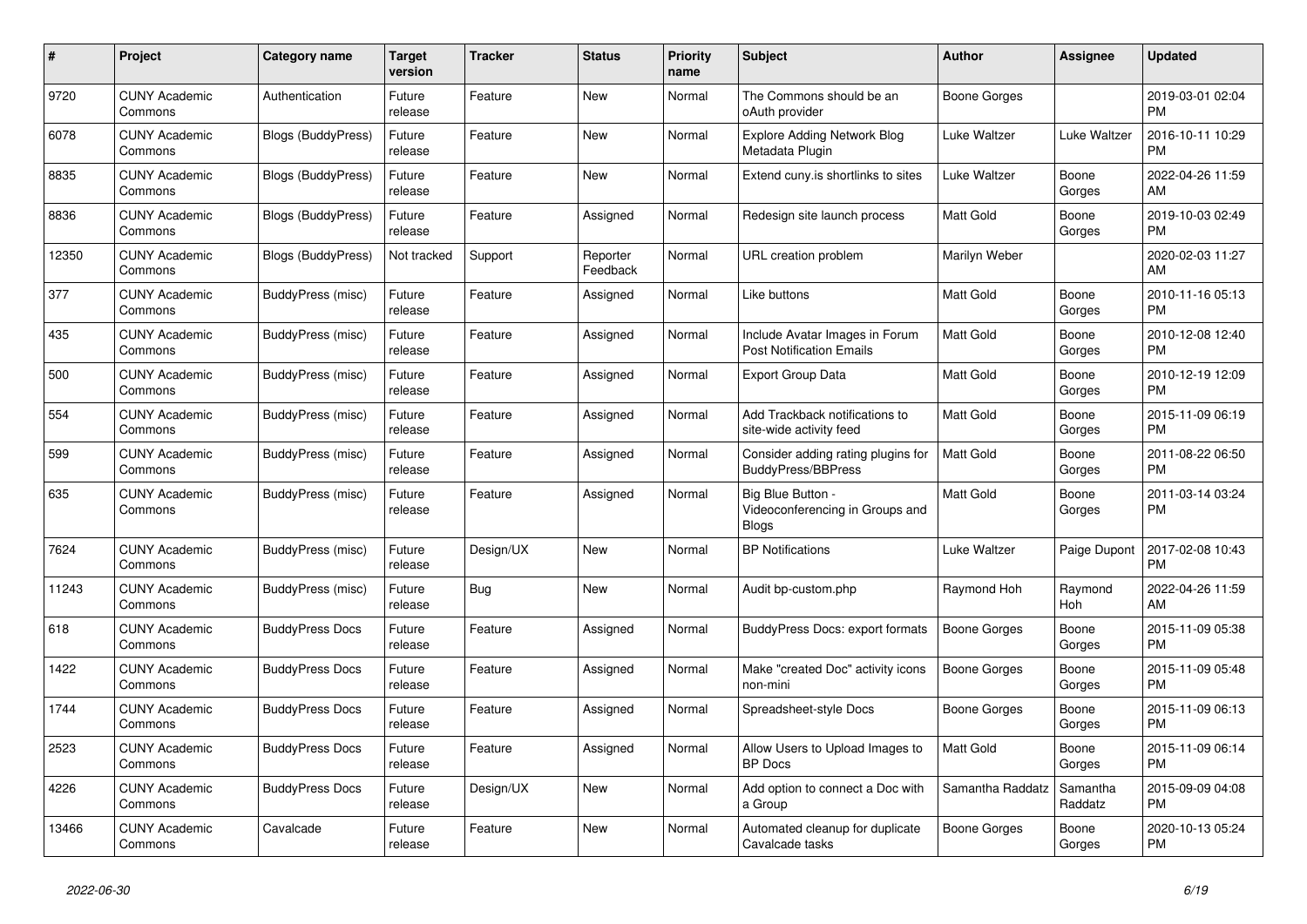| #     | Project                         | <b>Category name</b>       | <b>Target</b><br>version | <b>Tracker</b> | <b>Status</b>        | <b>Priority</b><br>name | <b>Subject</b>                                                      | <b>Author</b>           | <b>Assignee</b>     | <b>Updated</b>                |
|-------|---------------------------------|----------------------------|--------------------------|----------------|----------------------|-------------------------|---------------------------------------------------------------------|-------------------------|---------------------|-------------------------------|
| 14994 | <b>CUNY Academic</b><br>Commons | cdev.gc.cuny.edu           | Not tracked              | Support        | In Progress          | Normal                  | Clear Cache on CDEV                                                 | scott voth              | Raymond<br>Hoh      | 2021-12-07 03:51<br><b>PM</b> |
| 4027  | <b>CUNY Academic</b><br>Commons | Commons In A Box           | Not tracked              | Design/UX      | Assigned             | Normal                  | Usability review of CBOX update<br>procedures                       | <b>Matt Gold</b>        | Samantha<br>Raddatz | 2015-05-11 06:36<br><b>PM</b> |
| 9060  | <b>CUNY Academic</b><br>Commons | Commons In A Box           | Not tracked              | Bug            | Hold                 | Normal                  | Problems with CBox image library<br>/ upload                        | Lisa Rhody              | Raymond<br>Hoh      | 2018-01-10 03:26<br><b>PM</b> |
| 10226 | <b>CUNY Academic</b><br>Commons | Courses                    | Future<br>release        | Feature        | <b>New</b>           | Normal                  | Add "My Courses" to drop down<br>list                               | scott voth              | Boone<br>Gorges     | 2021-11-19 12:42<br><b>PM</b> |
| 11556 | <b>CUNY Academic</b><br>Commons | Courses                    | Not tracked              | <b>Bug</b>     | Reporter<br>Feedback | Normal                  | Instructor name given in course<br>listing                          | Tom Harbison            |                     | 2019-06-25 04:12<br><b>PM</b> |
| 11789 | <b>CUNY Academic</b><br>Commons | Courses                    | Future<br>release        | Feature        | New                  | Normal                  | Ability to remove item from<br>Courses list                         | Laurie Hurson           | Sonja Leix          | 2019-09-24 12:28<br><b>PM</b> |
| 12438 | <b>CUNY Academic</b><br>Commons | Courses                    | Not tracked              | Bug            | <b>New</b>           | Normal                  | Site appearing twice                                                | Laurie Hurson           | Boone<br>Gorges     | 2020-02-18 01:34<br><b>PM</b> |
| 9420  | <b>CUNY Academic</b><br>Commons | cuny.is                    | Not tracked              | Feature        | <b>New</b>           | Normal                  | Request for http://cuny.is/streams                                  | Raffi<br>Khatchadourian | Marilyn<br>Weber    | 2018-04-02 10:08<br>AM        |
| 860   | <b>CUNY Academic</b><br>Commons | Design                     | Future<br>release        | Design/UX      | Assigned             | Normal                  | <b>Standardize Button Treatment</b><br><b>Across the Commons</b>    | Chris Stein             | Chris Stein         | 2014-05-01 09:45<br>AM        |
| 2754  | <b>CUNY Academic</b><br>Commons | Design                     | Future<br>release        | Feature        | Assigned             | Normal                  | Determine strategy for CAC logo<br>handling in top header           | Micki Kaufman           | Chris Stein         | 2015-01-05 08:53<br><b>PM</b> |
| 8902  | <b>CUNY Academic</b><br>Commons | Design                     | Not tracked              | Feature        | Assigned             | Normal                  | Report back on research on<br><b>BuddyPress themes</b>              | Matt Gold               | Michael Smith       | 2017-11-10 12:31<br><b>PM</b> |
| 10439 | <b>CUNY Academic</b><br>Commons | Design                     | 2.1.0                    | Design/UX      | <b>New</b>           | Normal                  | Create Style Guide for Commons                                      | Sonja Leix              | Sara Cannon         | 2022-06-28 01:43<br><b>PM</b> |
| 16199 | <b>CUNY Academic</b><br>Commons | <b>Directories</b>         | 2.0.3                    | Bug            | New                  | Normal                  | Removed "Semester" Filter from<br><b>Courses Directory</b>          | Laurie Hurson           | Boone<br>Gorges     | 2022-06-29 11:32<br>AM        |
| 4225  | <b>CUNY Academic</b><br>Commons | DiRT Integration           | Future<br>release        | Design/UX      | New                  | Normal                  | Add information to DIRT page (in<br>Create a Group)                 | Samantha Raddatz        | Matt Gold           | 2015-06-26 03:14<br><b>PM</b> |
| 3524  | <b>CUNY Academic</b><br>Commons | Documentation              | Not tracked              | Documentation  | Assigned             | Normal                  | Post describing all you can do<br>when starting up a new blog/group | Matt Gold               | scott voth          | 2014-10-04 12:56<br><b>PM</b> |
| 10982 | <b>CUNY Academic</b><br>Commons | Domain Mapping             | Not tracked              | Support        | Reporter<br>Feedback | Normal                  | <b>CNAME</b> question                                               | scott voth              |                     | 2019-01-22 04:29<br><b>PM</b> |
| 11493 | <b>CUNY Academic</b><br>Commons | Domain Mapping             | Not tracked              | Support        | Reporter<br>Feedback | Normal                  | Domain Mapping Request - Talia<br>Schaffer                          | scott voth              | Matt Gold           | 2019-08-06 08:39<br>AM        |
| 14496 | <b>CUNY Academic</b><br>Commons | Domain Mapping             | Future<br>release        | Bug            | New                  | Normal                  | Mapped domain SSO uses<br>third-party cookies                       | Raymond Hoh             | Raymond<br>Hoh      | 2021-05-24 04:03<br><b>PM</b> |
| 5992  | <b>CUNY Academic</b><br>Commons | <b>Email Notifications</b> | Future<br>release        | Feature        | <b>New</b>           | Normal                  | Changing the From line of<br>autogenerated blog emails              | Marilyn Weber           |                     | 2018-09-27 05:19<br><b>PM</b> |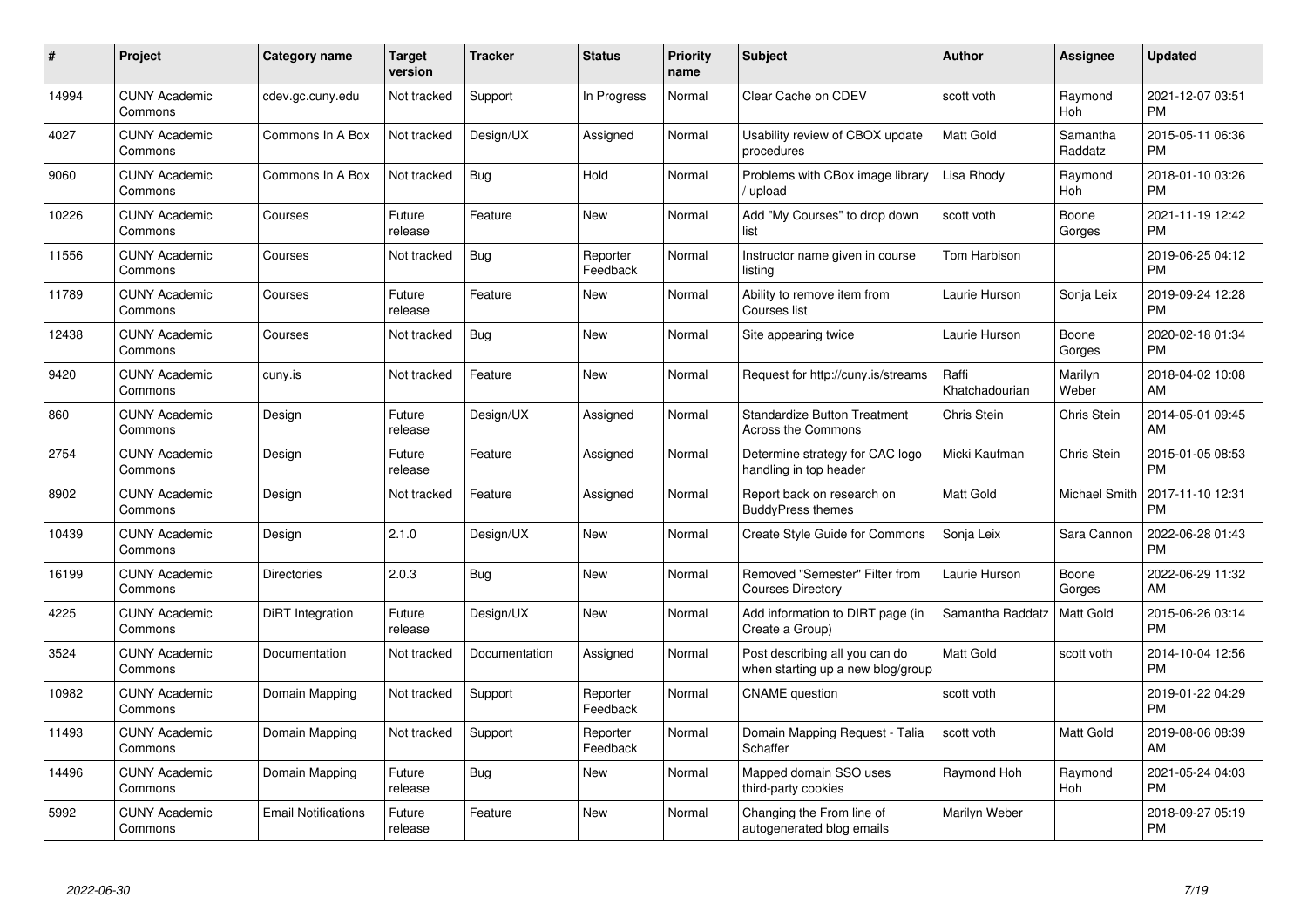| #     | Project                         | <b>Category name</b>       | <b>Target</b><br>version | <b>Tracker</b> | <b>Status</b>        | <b>Priority</b><br>name | <b>Subject</b>                                                                      | <b>Author</b>           | <b>Assignee</b>     | <b>Updated</b>                |
|-------|---------------------------------|----------------------------|--------------------------|----------------|----------------------|-------------------------|-------------------------------------------------------------------------------------|-------------------------|---------------------|-------------------------------|
| 9979  | <b>CUNY Academic</b><br>Commons | <b>Email Notifications</b> | Not tracked              | Bug            | Reporter<br>Feedback | Normal                  | Reports of slow email activation<br>emails                                          | <b>Matt Gold</b>        | Boone<br>Gorges     | 2018-08-29 09:40<br><b>PM</b> |
| 12042 | <b>CUNY Academic</b><br>Commons | <b>Email Notifications</b> | Future<br>release        | Feature        | <b>New</b>           | Normal                  | Improved error logging for BPGES<br>send queue                                      | Boone Gorges            | Boone<br>Gorges     | 2021-11-19 12:25<br><b>PM</b> |
| 15604 | <b>CUNY Academic</b><br>Commons | <b>Email Notifications</b> | Future<br>release        | Feature        | Assigned             | Normal                  | <b>Restructure Commons Group</b><br>Digest Email Messages                           | <b>Matt Gold</b>        | Boone<br>Gorges     | 2022-05-26 10:45<br>AM        |
| 3475  | <b>CUNY Academic</b><br>Commons | Events                     | Future<br>release        | Feature        | Assigned             | Normal                  | Request to add plugin to<br>streamline room<br>booking/appointment booking          | Naomi Barrettara        | Boone<br>Gorges     | 2014-12-01 05:14<br><b>PM</b> |
| 4053  | <b>CUNY Academic</b><br>Commons | Events                     | Future<br>release        | Feature        | Assigned             | Normal                  | Create new tab for past events                                                      | <b>Matt Gold</b>        | Boone<br>Gorges     | 2015-05-12 02:10<br><b>PM</b> |
| 4238  | <b>CUNY Academic</b><br>Commons | Events                     | Future<br>release        | Feature        | Assigned             | Normal                  | Copy Events to Other Groups?                                                        | <b>Matt Gold</b>        | Boone<br>Gorges     | 2015-07-02 10:08<br>AM        |
| 4438  | <b>CUNY Academic</b><br>Commons | Events                     | Future<br>release        | Bug            | Assigned             | Normal                  | Events Calendar - Export<br><b>Recurring Events</b>                                 | scott voth              | Daniel Jones        | 2016-05-23 04:25<br><b>PM</b> |
| 4481  | <b>CUNY Academic</b><br>Commons | Events                     | Future<br>release        | Feature        | New                  | Normal                  | Group admins/mods should have<br>the ability to unlink an event from<br>the group   | Boone Gorges            | Boone<br>Gorges     | 2017-04-24 03:53<br><b>PM</b> |
| 4592  | <b>CUNY Academic</b><br>Commons | Events                     | Future<br>release        | Design/UX      | <b>New</b>           | Normal                  | Event Creation - Venue Dropdown<br>Slow                                             | Samantha Raddatz        | Boone<br>Gorges     | 2015-09-14 04:56<br><b>PM</b> |
| 4903  | <b>CUNY Academic</b><br>Commons | Events                     | Future<br>release        | Design/UX      | Assigned             | Normal                  | Improving visual appearance of<br>event calendars                                   | <b>Matt Gold</b>        | Boone<br>Gorges     | 2016-10-13 11:51<br>AM        |
| 5696  | <b>CUNY Academic</b><br>Commons | Events                     | Future<br>release        | Feature        | Assigned             | Normal                  | Events Calendar - display options<br>/ calendar aggregation                         | <b>Matt Gold</b>        | Boone<br>Gorges     | 2016-10-13 11:44<br>AM        |
| 11077 | <b>CUNY Academic</b><br>Commons | Events                     | Not tracked              | Feature        | Reporter<br>Feedback | Normal                  | Show event category description<br>in event list view                               | Raffi<br>Khatchadourian |                     | 2019-02-12 10:38<br><b>PM</b> |
| 11531 | <b>CUNY Academic</b><br>Commons | Events                     | Future<br>release        | Feature        | <b>New</b>           | Normal                  | Main Events calendar should<br>include non-public events that<br>user has access to | scott voth              | Boone<br>Gorges     | 2019-06-11 10:00<br>AM        |
| 653   | <b>CUNY Academic</b><br>Commons | Group Blogs                | Future<br>release        | Feature        | Assigned             | Normal                  | Redesign Integration of Groups<br>and Blogs                                         | <b>Matt Gold</b>        | Samantha<br>Raddatz | 2015-11-09 05:40<br><b>PM</b> |
| 3580  | <b>CUNY Academic</b><br>Commons | Group Blogs                | Future<br>release        | Feature        | New                  | Normal                  | Multiple blogs per group                                                            | Boone Gorges            | Boone<br>Gorges     | 2018-02-20 02:02<br><b>PM</b> |
| 5317  | <b>CUNY Academic</b><br>Commons | Group Blogs                | Not tracked              | <b>Bug</b>     | Reporter<br>Feedback | Normal                  | Notifications of New Post Didn't<br>Come                                            | Luke Waltzer            | Samantha<br>Raddatz | 2016-03-21 10:41<br><b>PM</b> |
| 8756  | <b>CUNY Academic</b><br>Commons | Group Blogs                | Future<br>release        | Feature        | Hold                 | Normal                  | Connect multiple blogs to one<br>group?                                             | Matt Gold               | Boone<br>Gorges     | 2017-09-30 10:42<br>AM        |
| 11834 | <b>CUNY Academic</b><br>Commons | Group Files                | Future<br>release        | Feature        | <b>New</b>           | Normal                  | Improved tools for managing<br>group file folders                                   | Boone Gorges            | Sonja Leix          | 2019-09-06 03:55<br><b>PM</b> |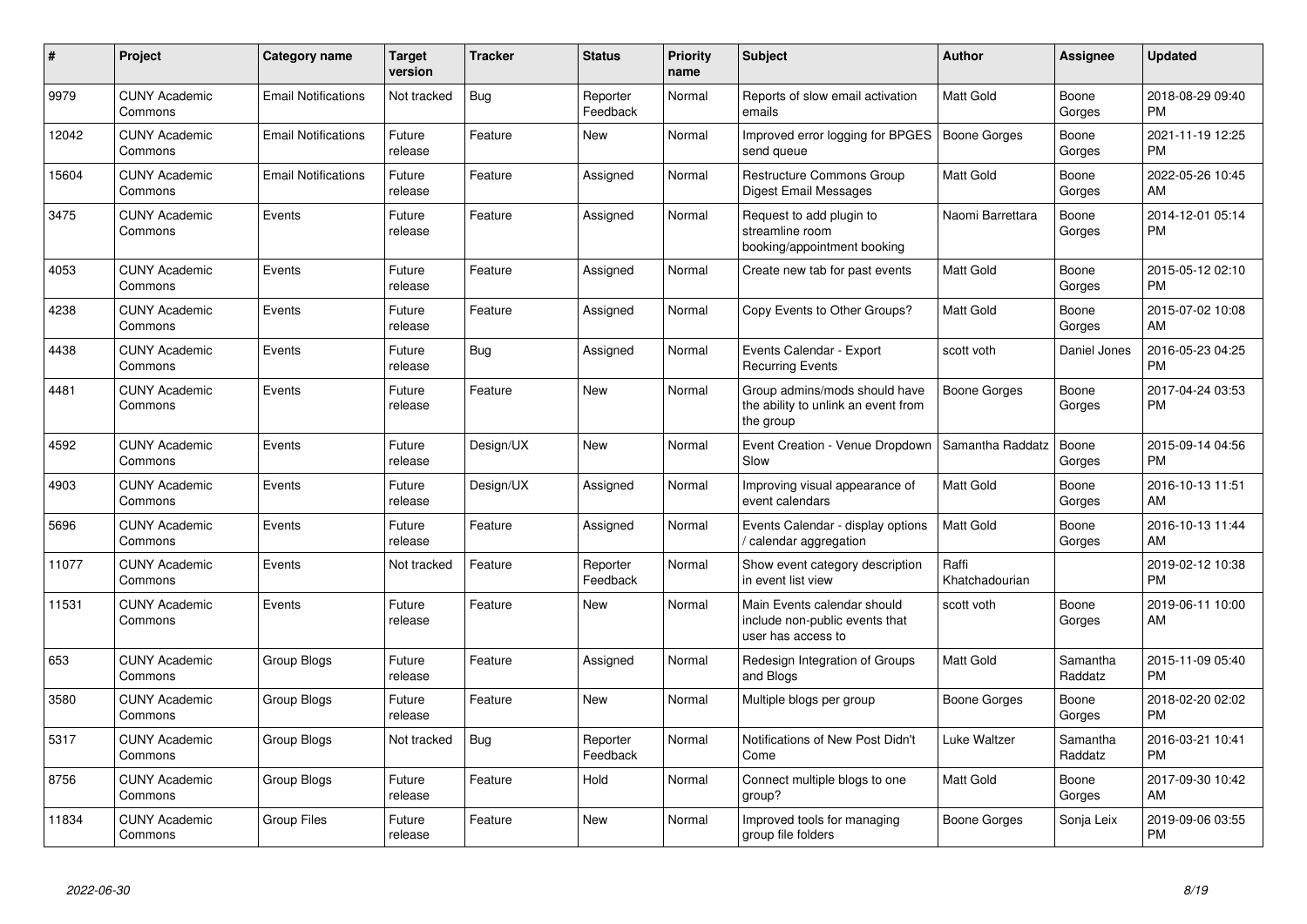| $\#$  | Project                         | <b>Category name</b> | <b>Target</b><br>version | <b>Tracker</b> | <b>Status</b>        | <b>Priority</b><br>name | <b>Subject</b>                                                                             | <b>Author</b>     | Assignee            | <b>Updated</b>                |
|-------|---------------------------------|----------------------|--------------------------|----------------|----------------------|-------------------------|--------------------------------------------------------------------------------------------|-------------------|---------------------|-------------------------------|
| 12091 | <b>CUNY Academic</b><br>Commons | <b>Group Files</b>   | Future<br>release        | Feature        | <b>New</b>           | Normal                  | Improved pre-upload file validation<br>for bp-group-documents                              | Boone Gorges      | Boone<br>Gorges     | 2019-11-14 01:21<br><b>PM</b> |
| 585   | <b>CUNY Academic</b><br>Commons | Group Forums         | Future<br>release        | Feature        | Assigned             | Normal                  | Merge Forum Topics                                                                         | Sarah Morgano     | Boone<br>Gorges     | 2011-07-06 04:11<br><b>PM</b> |
| 3059  | <b>CUNY Academic</b><br>Commons | Group Forums         | Future<br>release        | Design/UX      | New                  | Normal                  | Forum Post Permissable Content<br><b>Explanatory Text</b>                                  | Chris Stein       | Chris Stein         | 2015-04-02 11:27<br>AM        |
| 3192  | <b>CUNY Academic</b><br>Commons | Group Forums         | Future<br>release        | Feature        | Assigned             | Normal                  | Customizable forum views for<br>bbPress 2.x group forums                                   | Boone Gorges      | Raymond<br>Hoh      | 2015-11-09 12:47<br><b>PM</b> |
| 3193  | <b>CUNY Academic</b><br>Commons | Group Forums         | Future<br>release        | Feature        | Assigned             | Normal                  | bbPress 2.x dynamic roles and<br><b>RBE</b>                                                | Boone Gorges      | Boone<br>Gorges     | 2014-09-30 01:30<br><b>PM</b> |
| 4221  | <b>CUNY Academic</b><br>Commons | Group Forums         | Future<br>release        | Design/UX      | Assigned             | Normal                  | Add 'Number of Posts' display<br>option to Forum page                                      | Samantha Raddatz  | Samantha<br>Raddatz | 2015-06-26 02:21<br><b>PM</b> |
| 5268  | <b>CUNY Academic</b><br>Commons | Group Forums         | Future<br>release        | Bug            | Assigned             | Normal                  | Long-time to post to multiple<br>groups                                                    | Luke Waltzer      | Daniel Jones        | 2016-09-07 06:31<br><b>PM</b> |
| 7928  | <b>CUNY Academic</b><br>Commons | Group Forums         | Not tracked              | Bug            | <b>New</b>           | Normal                  | Duplicate Forum post                                                                       | Luke Waltzer      | Raymond<br>Hoh      | 2017-04-11 09:27<br><b>PM</b> |
| 9835  | <b>CUNY Academic</b><br>Commons | Group Forums         | Future<br>release        | <b>Bug</b>     | Assigned             | Normal                  | add a "like" function?                                                                     | Marilyn Weber     | <b>Erik Trainer</b> | 2018-06-05 01:49<br><b>PM</b> |
| 10659 | <b>CUNY Academic</b><br>Commons | Group Forums         | Future<br>release        | Feature        | Assigned             | Normal                  | Post to multiple groups via email                                                          | Matt Gold         | Raymond<br>Hoh      | 2018-11-15 12:54<br>AM        |
| 13199 | <b>CUNY Academic</b><br>Commons | Group Forums         | Future<br>release        | Feature        | <b>New</b>           | Normal                  | Favoring Groups over bbPress<br>plugin                                                     | Colin McDonald    | Colin<br>McDonald   | 2021-11-19 12:28<br><b>PM</b> |
| 13328 | <b>CUNY Academic</b><br>Commons | Group Forums         | Not tracked              | <b>Bug</b>     | Reporter<br>Feedback | Normal                  | cross-posting in two related<br>groups                                                     | Marilyn Weber     | Raymond<br>Hoh      | 2020-09-15 10:39<br><b>PM</b> |
| 13358 | <b>CUNY Academic</b><br>Commons | Group Forums         | Future<br>release        | Feature        | New                  | Normal                  | Improved UI for group forum<br>threading settings                                          | Boone Gorges      | Raymond<br>Hoh      | 2021-11-19 12:27<br><b>PM</b> |
| 3308  | <b>CUNY Academic</b><br>Commons | Group Invitations    | Future<br>release        | Feature        | Assigned             | Normal                  | Allow members to rescind group<br>invitations                                              | <b>Matt Gold</b>  | Boone<br>Gorges     | 2015-04-01 08:53<br><b>PM</b> |
| 3419  | <b>CUNY Academic</b><br>Commons | Group Invitations    | 1.6.14                   | <b>Bug</b>     | Testing<br>Required  | Normal                  | Neatening the display of<br>messages on group requests                                     | Matt Gold         | Boone<br>Gorges     | 2014-09-01 09:29<br><b>PM</b> |
| 13370 | <b>CUNY Academic</b><br>Commons | Group Library        | Future<br>release        | Feature        | New                  | Normal                  | Library bulk deletion and folder<br>editing                                                | Colin McDonald    | Boone<br>Gorges     | 2020-10-13 10:41<br>AM        |
| 13650 | <b>CUNY Academic</b><br>Commons | Group Library        | Future<br>release        | Feature        | New                  | Normal                  | Forum Attachments in Group<br>Library                                                      | Laurie Hurson     |                     | 2021-11-19 12:30<br><b>PM</b> |
| 14309 | <b>CUNY Academic</b><br>Commons | Group Library        | Future<br>release        | Feature        | <b>New</b>           | Normal                  | Better handling of<br>bp group document file download<br>attempts when file is not present | Boone Gorges      | Boone<br>Gorges     | 2021-11-19 12:28<br><b>PM</b> |
| 481   | <b>CUNY Academic</b><br>Commons | Groups (misc)        | Future<br>release        | Feature        | Assigned             | Normal                  | ability to archive inactive groups<br>and blogs                                            | Michael Mandiberg | Samantha<br>Raddatz | 2015-11-09 05:56<br><b>PM</b> |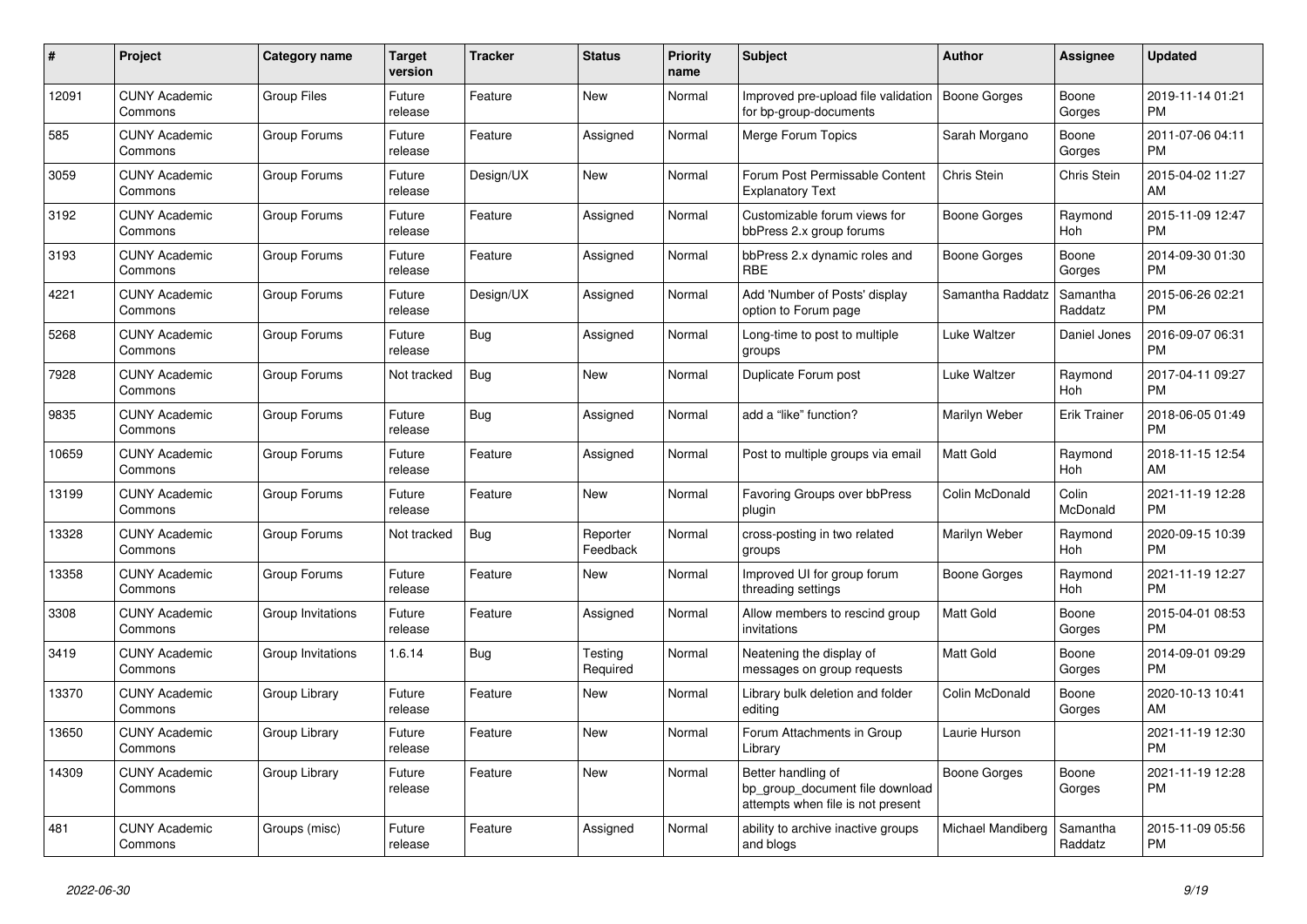| $\#$  | Project                         | <b>Category name</b>           | <b>Target</b><br>version | <b>Tracker</b> | <b>Status</b>        | Priority<br>name | <b>Subject</b>                                                  | <b>Author</b>        | <b>Assignee</b>     | <b>Updated</b>                |
|-------|---------------------------------|--------------------------------|--------------------------|----------------|----------------------|------------------|-----------------------------------------------------------------|----------------------|---------------------|-------------------------------|
| 1544  | <b>CUNY Academic</b><br>Commons | Groups (misc)                  | Future<br>release        | Feature        | Reporter<br>Feedback | Normal           | Group Filtering and Sorting                                     | <b>Matt Gold</b>     | Chris Stein         | 2019-03-01 02:25<br><b>PM</b> |
| 3458  | <b>CUNY Academic</b><br>Commons | Groups (misc)                  | Future<br>release        | Feature        | Assigned             | Normal           | Filter Members of Group by<br>Campus                            | <b>Michael Smith</b> | Samantha<br>Raddatz | 2014-09-26 08:32<br><b>PM</b> |
| 7115  | <b>CUNY Academic</b><br>Commons | Groups (misc)                  | Future<br>release        | Feature        | Reporter<br>Feedback | Normal           | make licensing info clear during<br>group creation              | Matt Gold            | Raymond<br>Hoh      | 2020-12-08 11:32<br>AM        |
| 9015  | <b>CUNY Academic</b><br>Commons | Groups (misc)                  | Not tracked              | Outreach       | Assigned             | Normal           | Email group admins the email<br>addresses of their groups       | <b>Matt Gold</b>     | Matt Gold           | 2018-01-02 09:54<br>AM        |
| 12446 | <b>CUNY Academic</b><br>Commons | Groups (misc)                  | Future<br>release        | Feature        | Reporter<br>Feedback | Normal           | Toggle default site to group forum<br>posting                   | Laurie Hurson        | Laurie Hurson       | 2020-03-10 11:57<br>AM        |
| 11883 | <b>CUNY Academic</b><br>Commons | Help/Codex                     | Not tracked              | Support        | <b>New</b>           | Normal           | Need Embedding Help Page<br>Update (Tableau)                    | Anthony Wheeler      | scott voth          | 2019-09-24 08:49<br>AM        |
| 12392 | <b>CUNY Academic</b><br>Commons | Help/Codex                     | Not tracked              | Documentation  | New                  | Normal           | <b>Updates to Common Commons</b><br>Questions on Help Page      | scott voth           | Margaret<br>Galvan  | 2020-02-11 10:53<br>AM        |
| 1888  | <b>CUNY Academic</b><br>Commons | Home Page                      | Future<br>release        | Feature        | Assigned             | Normal           | Refactor BP MPO Activity Filter to<br>support proper pagination | Sarah Morgano        | Boone<br>Gorges     | 2014-05-01 07:11<br><b>PM</b> |
| 4980  | <b>CUNY Academic</b><br>Commons | Home Page                      | Future<br>release        | Feature        | Assigned             | Normal           | CAC Featured Content -- Adding<br>Randomization                 | <b>Matt Gold</b>     | Boone<br>Gorges     | 2016-12-12 03:01<br><b>PM</b> |
| 6995  | <b>CUNY Academic</b><br>Commons | Home Page                      | Not tracked              | Bug            | Assigned             | Normal           | member filter on homepage not<br>working                        | <b>Matt Gold</b>     | Raymond<br>Hoh      | 2016-12-11 09:46<br><b>PM</b> |
| 10580 | <b>CUNY Academic</b><br>Commons | Information<br>Architecture    | Future<br>release        | Design/UX      | New                  | Normal           | Primary nav item review                                         | Boone Gorges         | Sara Cannon         | 2022-06-28 01:29<br><b>PM</b> |
| 13891 | <b>CUNY Academic</b><br>Commons | Internal Tools and<br>Workflow | 2.1.0                    | Feature        | <b>New</b>           | Normal           | Migrate automated linting to<br>GitHub Actions                  | Boone Gorges         | Jeremy Felt         | 2022-06-29 11:13<br>AM        |
| 15194 | <b>CUNY Academic</b><br>Commons | Internal Tools and<br>Workflow | 2.1.0                    | Feature        | New                  | Normal           | PHPCS sniff for un-restored<br>switch_to_blog() calls           | Boone Gorges         | Jeremy Felt         | 2022-05-26 10:45<br>AM        |
| 5234  | <b>CUNY Academic</b><br>Commons | Membership                     | Future<br>release        | Feature        | Assigned             | Normal           | Write Unconfirmed patch for WP                                  | <b>Boone Gorges</b>  | Boone<br>Gorges     | 2016-10-24 11:18<br>AM        |
| 12382 | <b>CUNY Academic</b><br>Commons | Membership                     | Not tracked              | Support        | New                  | Normal           | Email request change                                            | Marilyn Weber        | Marilyn<br>Weber    | 2020-02-06 12:56<br><b>PM</b> |
| 3330  | <b>CUNY Academic</b><br>Commons | My Commons                     | Future<br>release        | Feature        | Assigned             | Normal           | "Commons Information" tool                                      | Boone Gorges         | Chris Stein         | 2014-09-22 08:46<br><b>PM</b> |
| 3517  | <b>CUNY Academic</b><br>Commons | My Commons                     | Future<br>release        | Feature        | Assigned             | Normal           | Mute/Unmute My Commons<br>updates                               | <b>Matt Gold</b>     | Raymond<br>Hoh      | 2015-11-09 01:19<br><b>PM</b> |
| 3536  | <b>CUNY Academic</b><br>Commons | My Commons                     | Future<br>release        | Feature        | Assigned             | Normal           | Infinite Scroll on My Commons<br>page                           | <b>Matt Gold</b>     | Raymond<br>Hoh      | 2015-04-13 04:42<br><b>PM</b> |
| 3565  | CUNY Academic<br>Commons        | My Commons                     | Not tracked              | Documentation  | <b>New</b>           | Normal           | Load Newest inconsistencies                                     | Chris Stein          | scott voth          | 2015-11-09 01:16<br><b>PM</b> |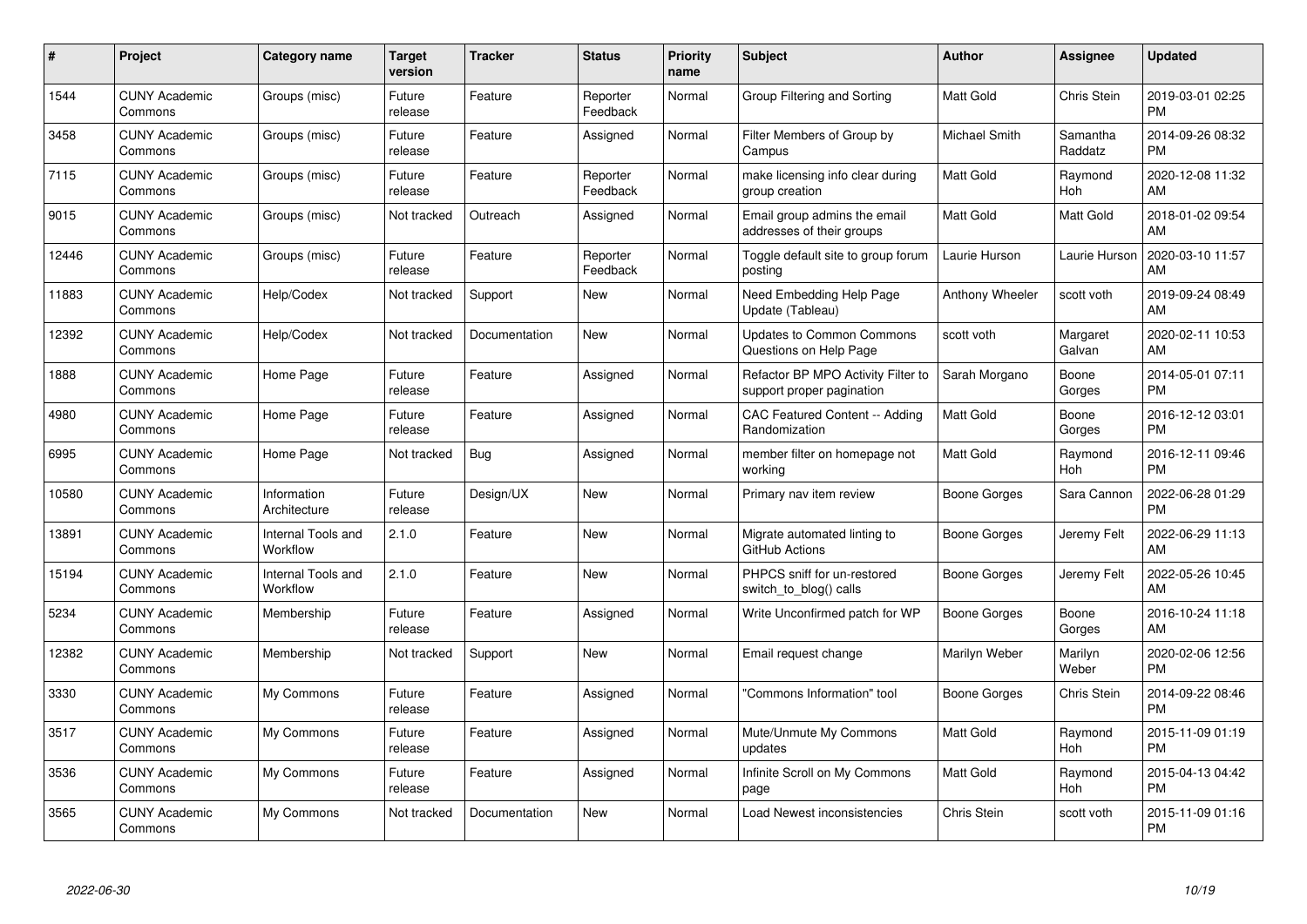| #     | Project                         | <b>Category name</b>    | <b>Target</b><br>version | <b>Tracker</b> | <b>Status</b>        | Priority<br>name | <b>Subject</b>                                                                             | Author                  | <b>Assignee</b>     | <b>Updated</b>                |
|-------|---------------------------------|-------------------------|--------------------------|----------------|----------------------|------------------|--------------------------------------------------------------------------------------------|-------------------------|---------------------|-------------------------------|
| 3577  | <b>CUNY Academic</b><br>Commons | My Commons              | Future<br>release        | Design/UX      | Assigned             | Normal           | Replies to items in My Commons                                                             | <b>Matt Gold</b>        | Raymond<br>Hoh      | 2015-04-09 05:19<br><b>PM</b> |
| 8440  | <b>CUNY Academic</b><br>Commons | Onboarding              | Not tracked              | Bug            | <b>New</b>           | Normal           | Create Test Email Accounts for<br><b>Onboarding Project</b>                                | Stephen Real            | Stephen Real        | 2017-08-01 09:49<br><b>PM</b> |
| 9028  | <b>CUNY Academic</b><br>Commons | Onboarding              | Future<br>release        | Feature        | Assigned             | Normal           | suggest groups to new members<br>during the registration process                           | Matt Gold               | Chris Stein         | 2018-10-24 12:34<br><b>PM</b> |
| 9895  | <b>CUNY Academic</b><br>Commons | Onboarding              | Future<br>release        | Feature        | Assigned             | Normal           | Add "Accept Invitation"<br>link/button/function to Group<br>and/or Site invitation emails? | Luke Waltzer            | Boone<br>Gorges     | 2018-06-07 12:42<br><b>PM</b> |
| 5955  | <b>CUNY Academic</b><br>Commons | Outreach                | Future<br>release        | Feature        | Assigned             | Normal           | Create auto-newsletter for<br>commons members                                              | <b>Matt Gold</b>        | Luke Waltzer        | 2016-08-30 10:34<br>AM        |
| 10794 | <b>CUNY Academic</b><br>Commons | Performance             | Not tracked              | Bug            | New                  | Normal           | Memcached connection<br>occasionally breaks                                                | Boone Gorges            | Boone<br>Gorges     | 2018-12-06 03:30<br><b>PM</b> |
| 14908 | <b>CUNY Academic</b><br>Commons | Performance             |                          | Bug            | <b>New</b>           | Normal           | Stale object cache on cdev                                                                 | Raymond Hoh             | Boone<br>Gorges     | 2021-12-07 09:45<br>AM        |
| 15242 | <b>CUNY Academic</b><br>Commons | Performance             | Not tracked              | Bug            | Reporter<br>Feedback | Normal           | Slugist site                                                                               | Raffi<br>Khatchadourian | Boone<br>Gorges     | 2022-02-07 11:14<br>AM        |
| 14787 | <b>CUNY Academic</b><br>Commons | Plugin Packages         | Future<br>release        | Feature        | <b>New</b>           | Normal           | Creating a "Design" plugin<br>package                                                      | Laurie Hurson           | scott voth          | 2022-04-27 04:56<br><b>PM</b> |
| 2753  | <b>CUNY Academic</b><br>Commons | <b>Public Portfolio</b> | Future<br>release        | Feature        | <b>New</b>           | Normal           | Create actual actual tagification in<br>academic interests and other<br>fields             | Micki Kaufman           | Boone<br>Gorges     | 2015-01-05 08:52<br>PM.       |
| 2832  | <b>CUNY Academic</b><br>Commons | <b>Public Portfolio</b> | Future<br>release        | Feature        | Assigned             | Normal           | Improve interface for (not)<br>auto-linking profile fields                                 | Boone Gorges            | Chris Stein         | 2015-01-05 08:52<br><b>PM</b> |
| 2881  | <b>CUNY Academic</b><br>Commons | Public Portfolio        | Future<br>release        | Feature        | Assigned             | Normal           | Redesign the UX for Profiles                                                               | Chris Stein             | Chris Stein         | 2016-10-13 12:45<br><b>PM</b> |
| 3042  | <b>CUNY Academic</b><br>Commons | <b>Public Portfolio</b> | Future<br>release        | Feature        | Assigned             | Normal           | Browsing member interests                                                                  | Matt Gold               | Boone<br>Gorges     | 2015-03-21 09:04<br><b>PM</b> |
| 3220  | <b>CUNY Academic</b><br>Commons | <b>Public Portfolio</b> | Future<br>release        | Feature        | Assigned             | Normal           | Add indent/outdent option to<br>Formatting Buttons on Profile<br>Page                      | <b>Matt Gold</b>        | Boone<br>Gorges     | 2014-05-21 10:39<br><b>PM</b> |
| 3768  | <b>CUNY Academic</b><br>Commons | <b>Public Portfolio</b> | Future<br>release        | Feature        | Assigned             | Normal           | Institutions/Past positions on<br>public portfolios                                        | <b>Matt Gold</b>        | Boone<br>Gorges     | 2018-04-23 10:44<br>AM        |
| 3770  | <b>CUNY Academic</b><br>Commons | <b>Public Portfolio</b> | Future<br>release        | Feature        | Assigned             | Normal           | Improve Layout/Formatting of<br>Positions Area on Public Portfolios                        | <b>Matt Gold</b>        | Chris Stein         | 2015-04-01 09:17<br><b>PM</b> |
| 4253  | <b>CUNY Academic</b><br>Commons | Public Portfolio        | Future<br>release        | Design/UX      | <b>New</b>           | Normal           | Encourage users to add portfolio<br>content                                                | Samantha Raddatz        | Samantha<br>Raddatz | 2015-07-07 11:32<br>AM        |
| 4404  | <b>CUNY Academic</b><br>Commons | <b>Public Portfolio</b> | Future<br>release        | Design/UX      | Assigned             | Normal           | Change color of permissions info<br>on portfolio editing interface                         | Matt Gold               | Samantha<br>Raddatz | 2015-08-11 05:28<br>PM        |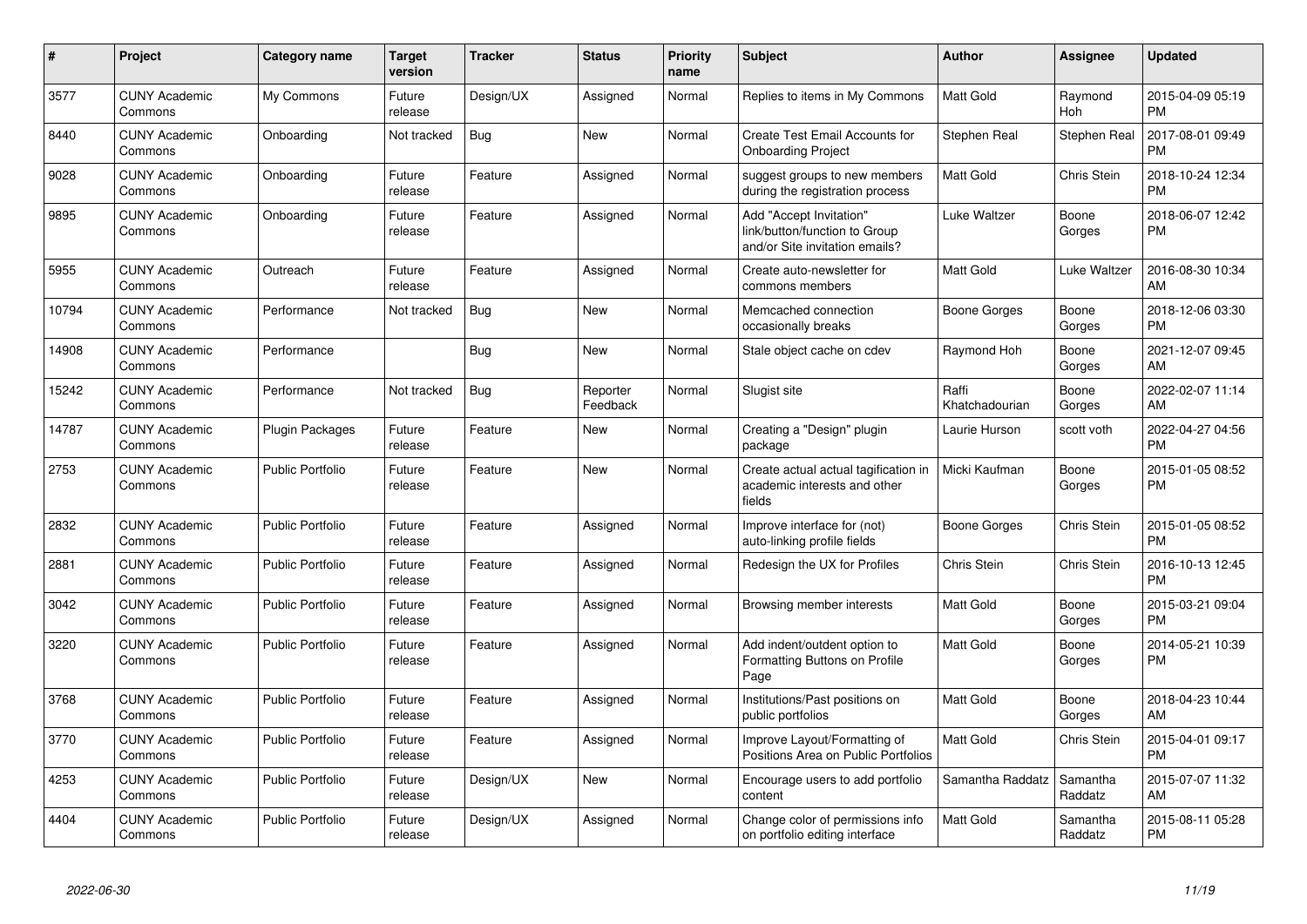| $\pmb{\#}$ | Project                         | <b>Category name</b>    | <b>Target</b><br>version | <b>Tracker</b> | <b>Status</b>        | Priority<br>name | <b>Subject</b>                                                           | <b>Author</b>       | <b>Assignee</b>     | <b>Updated</b>                |
|------------|---------------------------------|-------------------------|--------------------------|----------------|----------------------|------------------|--------------------------------------------------------------------------|---------------------|---------------------|-------------------------------|
| 4622       | <b>CUNY Academic</b><br>Commons | <b>Public Portfolio</b> | Future<br>release        | Design/UX      | <b>New</b>           | Normal           | <b>Profile Visibility Settings</b>                                       | Samantha Raddatz    | Samantha<br>Raddatz | 2015-09-21 12:18<br><b>PM</b> |
| 5827       | <b>CUNY Academic</b><br>Commons | <b>Public Portfolio</b> | Future<br>release        | Bug            | Assigned             | Normal           | Academic Interests square bracket<br>links not working                   | scott voth          | <b>Chris Stein</b>  | 2016-08-11 11:59<br><b>PM</b> |
| 10354      | <b>CUNY Academic</b><br>Commons | <b>Public Portfolio</b> | Future<br>release        | Feature        | <b>New</b>           | Normal           | Opt out of Having a Profile Page                                         | scott voth          | Chris Stein         | 2020-05-12 10:43<br>AM        |
| 11496      | <b>CUNY Academic</b><br>Commons | <b>Public Portfolio</b> | 1.15.2                   | Support        | <b>New</b>           | Normal           | Replace Twitter Icon on Member<br>Portfolio page                         | scott voth          | Boone<br>Gorges     | 2019-06-06 01:03<br><b>PM</b> |
| 14184      | <b>CUNY Academic</b><br>Commons | <b>Public Portfolio</b> | Future<br>release        | Feature        | <b>New</b>           | Normal           | Centralized mechanism for storing<br>Campus affiliations                 | <b>Boone Gorges</b> | Boone<br>Gorges     | 2022-01-04 11:35<br>AM        |
| 3506       | <b>CUNY Academic</b><br>Commons | Publicity               | 1.7                      | Publicity      | <b>New</b>           | Normal           | Prepare 1.7 email messaging                                              | Micki Kaufman       | Micki<br>Kaufman    | 2014-10-01 12:36<br><b>PM</b> |
| 3509       | <b>CUNY Academic</b><br>Commons | Publicity               | 1.7                      | Publicity      | New                  | Normal           | Create 1.7 digital signage imagery                                       | Micki Kaufman       | Marilyn<br>Weber    | 2014-10-01 12:40<br><b>PM</b> |
| 3510       | <b>CUNY Academic</b><br>Commons | Publicity               | 1.7                      | Publicity      | Assigned             | Normal           | Post on the News Blog re: 'My<br>Commons'                                | Micki Kaufman       | Sarah<br>Morgano    | 2014-10-15 11:18<br>AM        |
| 3511       | <b>CUNY Academic</b><br>Commons | Publicity               | 1.7                      | Publicity      | Assigned             | Normal           | Social media for 1.7                                                     | Micki Kaufman       | Sarah<br>Morgano    | 2014-10-14 03:32<br><b>PM</b> |
| 6014       | <b>CUNY Academic</b><br>Commons | Publicity               | Future<br>release        | Publicity      | Reporter<br>Feedback | Normal           | Google search listing                                                    | <b>Matt Gold</b>    | Boone<br>Gorges     | 2016-09-21 03:48<br><b>PM</b> |
| 6115       | <b>CUNY Academic</b><br>Commons | Publicity               | Not tracked              | Feature        | Assigned             | Normal           | create digital signage for GC                                            | Matt Gold           | scott voth          | 2016-10-11 10:09<br><b>PM</b> |
| 9643       | <b>CUNY Academic</b><br>Commons | Publicity               | Not tracked              | Feature        | New                  | Normal           | Create a page on the Commons<br>for logos etc.                           | Stephen Real        | Stephen Real        | 2018-04-24 10:53<br>AM        |
| 12247      | <b>CUNY Academic</b><br>Commons | Publicity               | Not tracked              | Support        | New                  | Normal           | <b>Screenshot of First Commons</b><br>Homepage                           | scott voth          | scott voth          | 2020-01-14 12:08<br><b>PM</b> |
| 11945      | <b>CUNY Academic</b><br>Commons | Reckoning               | Future<br>release        | Feature        | Reporter<br>Feedback | Normal           | Add Comments bubble to<br>Reckoning views                                | Boone Gorges        | Boone<br>Gorges     | 2019-11-12 05:14<br><b>PM</b> |
| 308        | <b>CUNY Academic</b><br>Commons | Registration            | Future<br>release        | Feature        | New                  | Normal           | Group recommendations for<br>signup process                              | Boone Gorges        | Samantha<br>Raddatz | 2015-11-09 05:07<br><b>PM</b> |
| 5225       | <b>CUNY Academic</b><br>Commons | Registration            | Future<br>release        | Feature        | Assigned             | Normal           | On-boarding Issues                                                       | Luke Waltzer        | Samantha<br>Raddatz | 2016-02-12 02:58<br><b>PM</b> |
| 10273      | <b>CUNY Academic</b><br>Commons | Registration            | Not tracked              | Support        | Reporter<br>Feedback | Normal           | users combining CF and campus<br>address                                 | Marilyn Weber       |                     | 2019-09-18 10:58<br>AM        |
| 11860      | <b>CUNY Academic</b><br>Commons | Registration            | Future<br>release        | Feature        | New                  | Normal           | <b>Ensure Students Are Aware They</b><br>Can Use Aliases At Registration | scott voth          |                     | 2019-09-24 08:46<br>AM        |
| 3369       | CUNY Academic<br>Commons        | Reply By Email          | Not tracked              | Outreach       | Hold                 | Normal           | Release reply by email to WP<br>plugin directory                         | <b>Matt Gold</b>    | Raymond<br>Hoh      | 2016-03-01 12:46<br>PM        |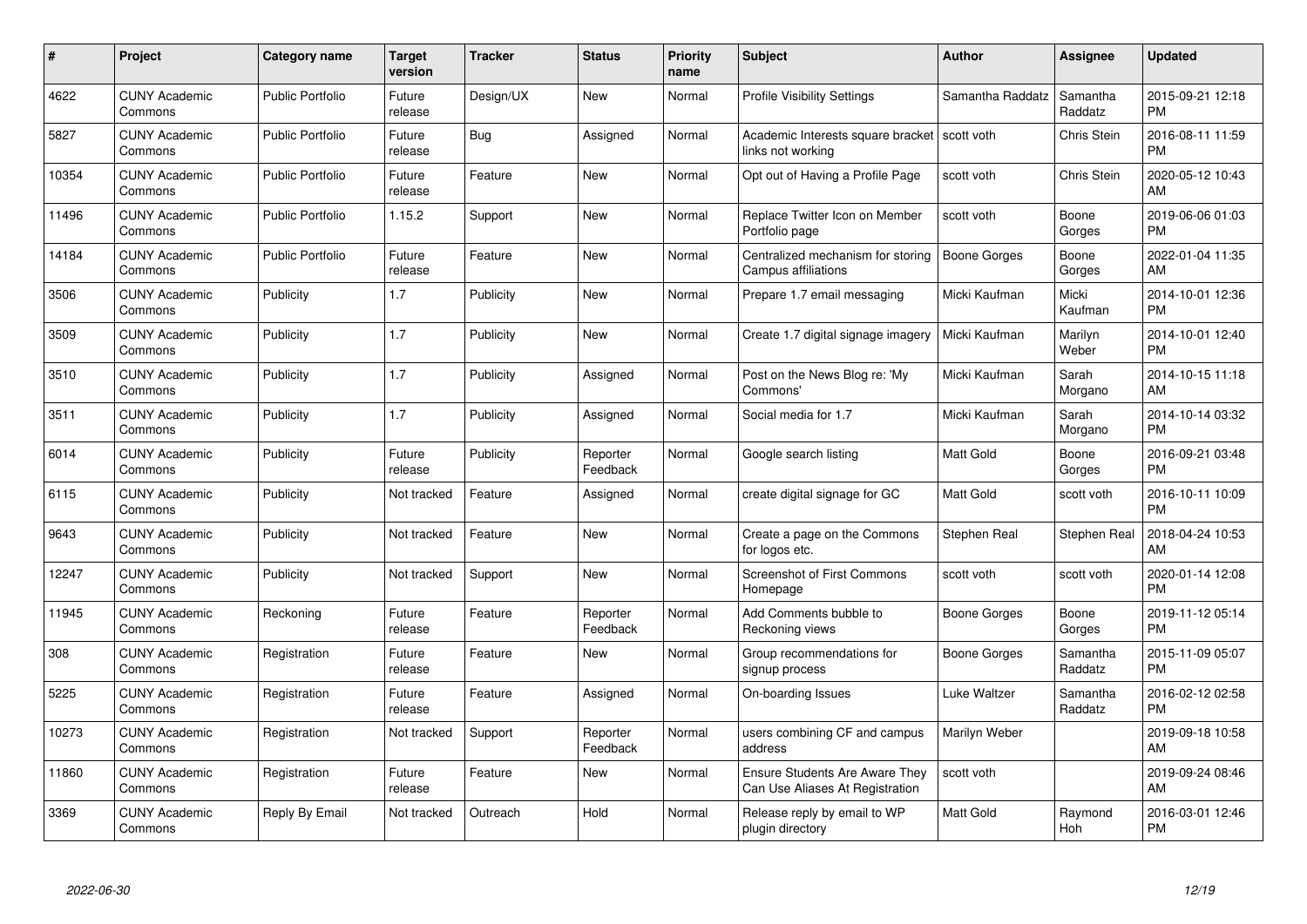| #     | <b>Project</b>                  | Category name            | <b>Target</b><br>version | <b>Tracker</b> | <b>Status</b> | <b>Priority</b><br>name | <b>Subject</b>                                                              | <b>Author</b>           | Assignee              | <b>Updated</b>                |
|-------|---------------------------------|--------------------------|--------------------------|----------------|---------------|-------------------------|-----------------------------------------------------------------------------|-------------------------|-----------------------|-------------------------------|
| 6671  | <b>CUNY Academic</b><br>Commons | Reply By Email           | Not tracked              | Bug            | Assigned      | Normal                  | "Post too often" RBE error<br>message                                       | <b>Matt Gold</b>        | Raymond<br>Hoh        | 2016-11-11 09:55<br>AM        |
| 8976  | <b>CUNY Academic</b><br>Commons | Reply By Email           | Not tracked              | Feature        | Assigned      | Normal                  | Package RBE new topics posting?                                             | <b>Matt Gold</b>        | Raymond<br>Hoh        | 2017-12-04 02:34<br><b>PM</b> |
| 8991  | <b>CUNY Academic</b><br>Commons | Reply By Email           | Not tracked              | Bug            | Hold          | Normal                  | RBE duplicate email message<br>issue                                        | Matt Gold               | Raymond<br>Hoh        | 2018-02-18 08:53<br><b>PM</b> |
| 13430 | <b>CUNY Academic</b><br>Commons | Reply By Email           | Not tracked              | <b>Bug</b>     | <b>New</b>    | Normal                  | Delay in RBE                                                                | Luke Waltzer            | Raymond<br>Hoh        | 2020-10-13 11:16<br>AM        |
| 16177 | <b>CUNY Academic</b><br>Commons | Reply By Email           |                          | Bug            | <b>New</b>    | Normal                  | Switch to Inbound mode for RBE                                              | Raymond Hoh             | Raymond<br>Hoh        | 2022-05-30 04:32<br><b>PM</b> |
| 3002  | <b>CUNY Academic</b><br>Commons | Search                   | Future<br>release        | Feature        | Assigned      | Normal                  | Overhaul CAC search by using<br>external search appliance                   | Boone Gorges            | Boone<br>Gorges       | 2020-07-15 03:05<br><b>PM</b> |
| 3662  | <b>CUNY Academic</b><br>Commons | <b>SEO</b>               | Future<br>release        | Feature        | Assigned      | Normal                  | Duplicate Content/SEO/Google<br>issues                                      | <b>Matt Gold</b>        | Raymond<br><b>Hoh</b> | 2015-04-13 04:37<br><b>PM</b> |
| 9729  | <b>CUNY Academic</b><br>Commons | <b>SEO</b>               | Not tracked              | Support        | <b>New</b>    | Normal                  | 503 Errors showing on<br>newlaborforum.cuny.edu                             | Diane Krauthamer        | Raymond<br>Hoh        | 2018-05-22 04:48<br><b>PM</b> |
| 13048 | <b>CUNY Academic</b><br>Commons | Shortcodes and<br>embeds | Future<br>release        | Feature        | New           | Normal                  | Jupyter Notebooks support                                                   | Boone Gorges            |                       | 2020-07-14 11:46<br>AM        |
| 13331 | <b>CUNY Academic</b><br>Commons | Site cloning             | Future<br>release        | <b>Bug</b>     | <b>New</b>    | Normal                  | Combine Site Template and Clone   Boone Gorges<br>operations                |                         | Jeremy Felt           | 2021-11-19 12:39<br><b>PM</b> |
| 5182  | <b>CUNY Academic</b><br>Commons | Social Paper             | Future<br>release        | Design/UX      | <b>New</b>    | Normal                  | "Publishing" a private paper on<br>social paper?                            | Raffi<br>Khatchadourian | Boone<br>Gorges       | 2016-10-13 04:12<br><b>PM</b> |
| 5183  | <b>CUNY Academic</b><br>Commons | Social Paper             | Future<br>release        | Design/UX      | New           | Normal                  | Creating a new paper when<br>viewing an existing paper                      | Raffi<br>Khatchadourian | Samantha<br>Raddatz   | 2016-02-02 12:09<br><b>PM</b> |
| 5199  | <b>CUNY Academic</b><br>Commons | Social Paper             | Future<br>release        | Feature        | New           | Normal                  | add tables to the SP editor                                                 | Marilyn Weber           |                       | 2016-10-24 11:27<br>AM        |
| 5205  | <b>CUNY Academic</b><br>Commons | Social Paper             | Future<br>release        | Feature        | <b>New</b>    | Normal                  | Social Paper folders                                                        | Marilyn Weber           |                       | 2016-02-11 10:24<br><b>PM</b> |
| 5282  | <b>CUNY Academic</b><br>Commons | Social Paper             | Future<br>release        | Bug            | <b>New</b>    | Normal                  | Replying via email directs to paper<br>but not individual comment.          | Marilyn Weber           | Raymond<br>Hoh        | 2016-03-02 01:48<br><b>PM</b> |
| 5397  | <b>CUNY Academic</b><br>Commons | Social Paper             | Future<br>release        | Feature        | New           | Normal                  | frustrating to have to<br>enable/disable in SP                              | Marilyn Weber           | Samantha<br>Raddatz   | 2016-04-20 03:39<br><b>PM</b> |
| 5488  | <b>CUNY Academic</b><br>Commons | Social Paper             | Future<br>release        | Bug            | <b>New</b>    | Normal                  | Add a "last edited by" field to<br>Social Paper group directories           | Boone Gorges            |                       | 2016-04-21 10:05<br><b>PM</b> |
| 5489  | <b>CUNY Academic</b><br>Commons | Social Paper             | Future<br>release        | Feature        | <b>New</b>    | Normal                  | Asc/desc sorting for Social Paper<br>directories                            | <b>Boone Gorges</b>     |                       | 2016-04-21 10:06<br><b>PM</b> |
| 7663  | <b>CUNY Academic</b><br>Commons | Social Paper             | Future<br>release        | <b>Bug</b>     | <b>New</b>    | Normal                  | Social Paper notifications not<br>formatted correctly on secondary<br>sites | Boone Gorges            | Boone<br>Gorges       | 2018-04-16 03:52<br><b>PM</b> |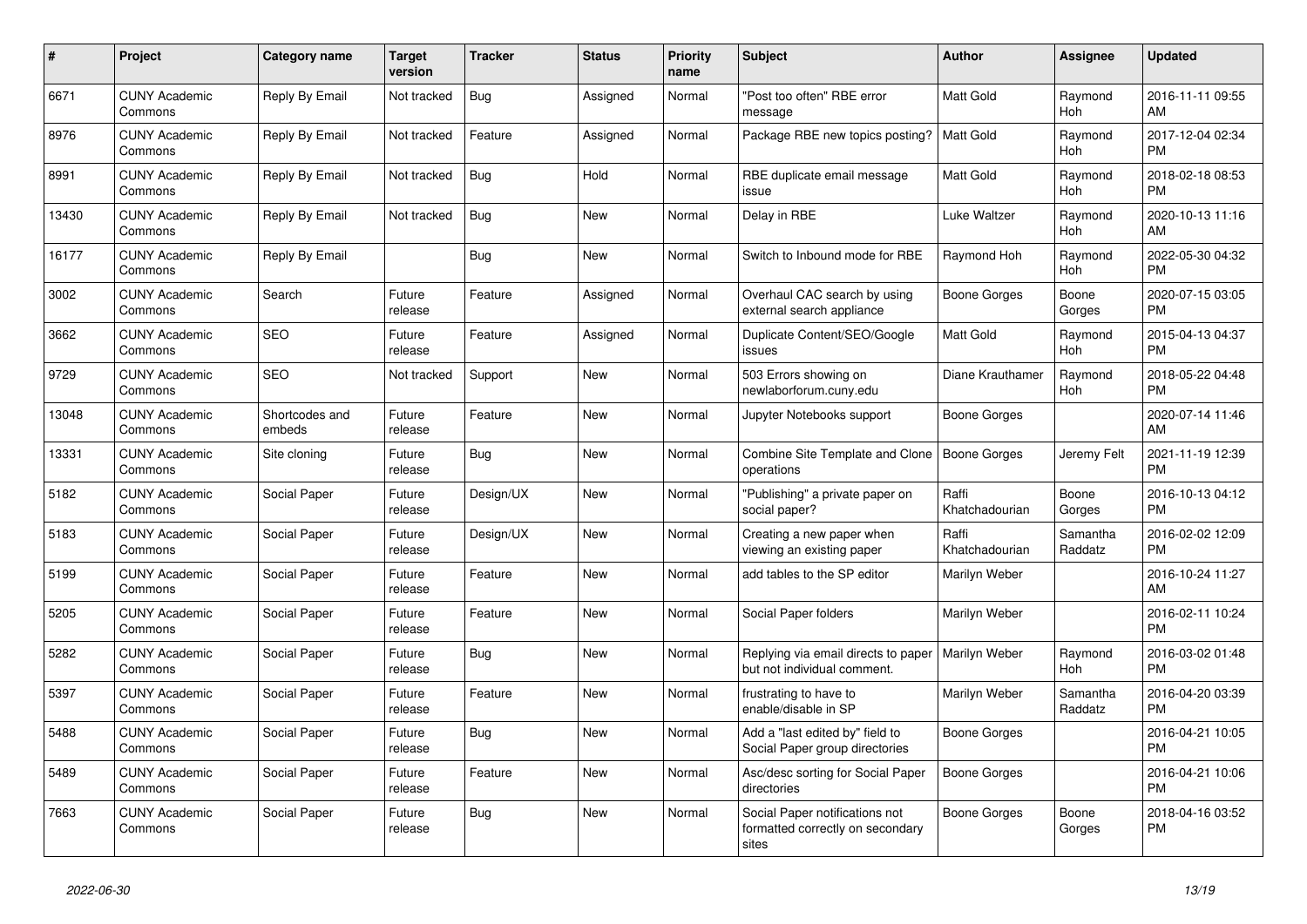| #     | Project                         | Category name           | Target<br>version | Tracker       | <b>Status</b>        | <b>Priority</b><br>name | <b>Subject</b>                                                                     | <b>Author</b>         | Assignee            | <b>Updated</b>                |
|-------|---------------------------------|-------------------------|-------------------|---------------|----------------------|-------------------------|------------------------------------------------------------------------------------|-----------------------|---------------------|-------------------------------|
| 7981  | <b>CUNY Academic</b><br>Commons | Social Paper            | Future<br>release | Bug           | New                  | Normal                  | Social Paper comments should<br>not go to spam                                     | Luke Waltzer          | Boone<br>Gorges     | 2018-04-16 03:52<br><b>PM</b> |
| 8898  | <b>CUNY Academic</b><br>Commons | Social Paper            | Not tracked       | Feature       | Assigned             | Normal                  | Usage data on docs and social<br>paper                                             | Matt Gold             | <b>Matt Gold</b>    | 2017-11-16 11:32<br>AM        |
| 13975 | <b>CUNY Academic</b><br>Commons | Social Paper            | Not tracked       | Support       | Reporter<br>Feedback | Normal                  | can't approve comments on Social<br>Paper paper                                    | Marilyn Weber         |                     | 2021-02-12 09:33<br>AM        |
| 6426  | <b>CUNY Academic</b><br>Commons | Spam/Spam<br>Prevention | Future<br>release | Feature       | Assigned             | Normal                  | Force captcha on all comments?                                                     | Matt Gold             | <b>Tahir Butt</b>   | 2016-10-24 02:06<br><b>PM</b> |
| 8666  | <b>CUNY Academic</b><br>Commons | Teaching                | Not tracked       | Documentation | Assigned             | Normal                  | Create Teaching on the Commons<br>Resource Page                                    | Matt Gold             | Laurie Hurson       | 2019-09-23 03:16<br><b>PM</b> |
| 3090  | <b>CUNY Academic</b><br>Commons | Twitter page            | Future<br>release | Feature       | Assigned             | Normal                  | Prevent Retweets from showing<br>up on Commons twitter page                        | Matt Gold             | <b>Tahir Butt</b>   | 2016-10-24 11:31<br>AM        |
| 3473  | <b>CUNY Academic</b><br>Commons | <b>User Experience</b>  | Future<br>release | Feature       | Assigned             | Normal                  | Commons profile: Add help info<br>about "Positions" replacing "title"              | Keith Miyake          | Samantha<br>Raddatz | 2015-11-09 02:28<br><b>PM</b> |
| 4222  | <b>CUNY Academic</b><br>Commons | User Experience         | Future<br>release | Design/UX     | New                  | Normal                  | Add information to 'Delete<br>Account' page                                        | Samantha Raddatz      | scott voth          | 2015-06-26 11:35<br>AM        |
| 4661  | <b>CUNY Academic</b><br>Commons | <b>User Experience</b>  | Future<br>release | Bug           | Assigned             | Normal                  | Simplify Events text                                                               | Matt Gold             | Samantha<br>Raddatz | 2015-10-02 09:06<br><b>PM</b> |
| 5316  | <b>CUNY Academic</b><br>Commons | <b>User Experience</b>  | Future<br>release | Feature       | Assigned             | Normal                  | Prompt user email address<br>updates                                               | Matt Gold             | Stephen Real        | 2016-12-21 03:30<br><b>PM</b> |
| 6298  | <b>CUNY Academic</b><br>Commons | User Experience         | Not tracked       | Design/UX     | Assigned             | Normal                  | Examine data from survey                                                           | Matt Gold             | Margaret<br>Galvan  | 2016-10-14 12:16<br><b>PM</b> |
| 9941  | <b>CUNY Academic</b><br>Commons | Wiki                    | Not tracked       | Support       | Assigned             | Normal                  | Wiki functionality                                                                 | Matt Gold             | Boone<br>Gorges     | 2018-06-26 10:57<br>AM        |
| 11386 | <b>CUNY Academic</b><br>Commons | WordPress - Media       | Not tracked       | Support       | Reporter<br>Feedback | Normal                  | disappearing images                                                                | scott voth            | Boone<br>Gorges     | 2019-05-14 10:32<br>AM        |
| 11449 | <b>CUNY Academic</b><br>Commons | WordPress - Media       | Not tracked       | Support       | Reporter<br>Feedback | Normal                  | Cloning Media Library for JITP<br>from Staging to Production Site                  | <b>Patrick DeDauw</b> | Boone<br>Gorges     | 2019-05-13 12:00<br><b>PM</b> |
| 14483 | <b>CUNY Academic</b><br>Commons | WordPress - Media       | Not tracked       | <b>Bug</b>    | Reporter<br>Feedback | Normal                  | Wordpress PDF Embed Stopped<br>Working after JITP Media Clone                      | Patrick DeDauw        | Boone<br>Gorges     | 2021-05-20 01:51<br><b>PM</b> |
| 287   | <b>CUNY Academic</b><br>Commons | WordPress (misc)        | Future<br>release | Feature       | Assigned             | Normal                  | Create troubleshooting tool for<br>account sign-up                                 | Matt Gold             | Boone<br>Gorges     | 2015-11-09 06:17<br><b>PM</b> |
| 365   | <b>CUNY Academic</b><br>Commons | WordPress (misc)        | Future<br>release | Feature       | Assigned             | Normal                  | <b>Create Mouseover Tooltips</b><br>throughout Site                                | Matt Gold             | <b>Chris Stein</b>  | 2015-11-09 06:18<br><b>PM</b> |
| 636   | <b>CUNY Academic</b><br>Commons | WordPress (misc)        | Not tracked       | Support       | Assigned             | Normal                  | Create Lynda.com-like Table of<br>Contents for Prospective Tutorial<br>Screencasts | Matt Gold             | scott voth          | 2016-02-23 03:12<br><b>PM</b> |
| 1105  | <b>CUNY Academic</b><br>Commons | WordPress (misc)        | Future<br>release | Feature       | Assigned             | Normal                  | Rephrase Blog Privacy Options                                                      | Matt Gold             | Samantha<br>Raddatz | 2015-11-09 06:19<br><b>PM</b> |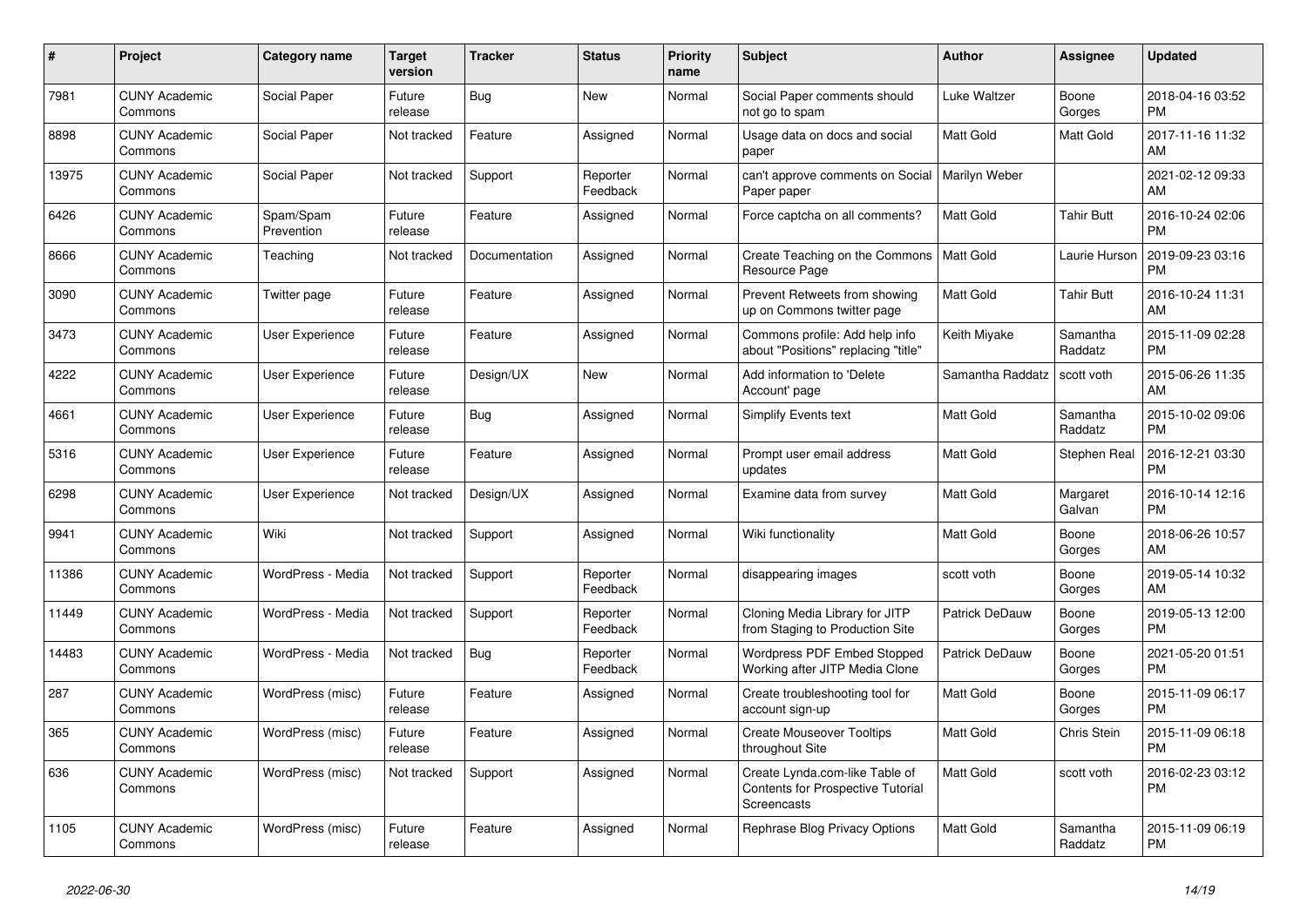| #     | Project                         | Category name    | <b>Target</b><br>version | <b>Tracker</b> | <b>Status</b>        | <b>Priority</b><br>name | <b>Subject</b>                                                                                               | <b>Author</b>           | <b>Assignee</b>   | <b>Updated</b>                |
|-------|---------------------------------|------------------|--------------------------|----------------|----------------------|-------------------------|--------------------------------------------------------------------------------------------------------------|-------------------------|-------------------|-------------------------------|
| 1508  | <b>CUNY Academic</b><br>Commons | WordPress (misc) | Future<br>release        | Feature        | Assigned             | Normal                  | Share login cookies across<br>mapped domains                                                                 | <b>Boone Gorges</b>     | Boone<br>Gorges   | 2012-07-02 12:12<br>PM.       |
| 2167  | <b>CUNY Academic</b><br>Commons | WordPress (misc) | Future<br>release        | Bug            | Assigned             | Normal                  | CAC-Livestream Plugin Issues                                                                                 | Michael Smith           | Dominic<br>Giglio | 2015-01-02 03:06<br><b>PM</b> |
| 2175  | <b>CUNY Academic</b><br>Commons | WordPress (misc) | Not tracked              | Support        | Assigned             | Normal                  | Subscibe 2 vs. Jetpack<br>subscription options                                                               | local admin             | Matt Gold         | 2016-01-26 04:58<br><b>PM</b> |
| 3657  | <b>CUNY Academic</b><br>Commons | WordPress (misc) | Not tracked              | Feature        | New                  | Normal                  | Create alert for GC email<br>addresses                                                                       | <b>Matt Gold</b>        | Matt Gold         | 2016-04-14 11:29<br><b>PM</b> |
| 3759  | <b>CUNY Academic</b><br>Commons | WordPress (misc) | Future<br>release        | Feature        | Assigned             | Normal                  | Review Interface for Adding Users<br>to Blogs                                                                | Matt Gold               | Boone<br>Gorges   | 2015-03-24 05:52<br><b>PM</b> |
| 4388  | <b>CUNY Academic</b><br>Commons | WordPress (misc) | Future<br>release        | Bug            | Assigned             | Normal                  | Repeated request for<br>authentication.                                                                      | Alice.Lynn<br>McMichael | Raymond<br>Hoh    | 2015-08-11 07:35<br><b>PM</b> |
| 6332  | <b>CUNY Academic</b><br>Commons | WordPress (misc) | Future<br>release        | Feature        | New                  | Normal                  | Allow uploaded files to be marked<br>as private in an ad hoc way                                             | Boone Gorges            |                   | 2016-10-17 11:41<br>PM.       |
| 6755  | <b>CUNY Academic</b><br>Commons | WordPress (misc) | Future<br>release        | Bug            | New                  | Normal                  | Cannot Deactivate Plugin                                                                                     | Laura Kane              |                   | 2016-11-16 01:12<br><b>PM</b> |
| 9346  | <b>CUNY Academic</b><br>Commons | WordPress (misc) | Not tracked              | Bug            | New                  | Normal                  | Clone cetls.bmcc.cuny.edu for<br>development                                                                 | Owen Roberts            | Raymond<br>Hoh    | 2018-03-06 05:35<br><b>PM</b> |
| 10040 | <b>CUNY Academic</b><br>Commons | WordPress (misc) | Not tracked              | <b>Bug</b>     | Reporter<br>Feedback | Normal                  | User doesn't see full list of themes                                                                         | <b>Matt Gold</b>        | Boone<br>Gorges   | 2018-07-25 10:12<br>AM        |
| 10380 | <b>CUNY Academic</b><br>Commons | WordPress (misc) | Future<br>release        | Feature        | In Progress          | Normal                  | Remove blacklisted plugins                                                                                   | Boone Gorges            |                   | 2022-04-26 12:00<br><b>PM</b> |
| 11024 | <b>CUNY Academic</b><br>Commons | WordPress (misc) | Future<br>release        | Bug            | New                  | Normal                  | Subsites should not show "you<br>should update your .htaccess<br>now" notice after permalink setting<br>save | Boone Gorges            |                   | 2019-01-28 01:35<br><b>PM</b> |
| 11624 | <b>CUNY Academic</b><br>Commons | WordPress (misc) | Not tracked              | Support        | New                  | Normal                  | Change pages into posts or swap<br>database for a Commons site?                                              | Stephen Klein           | Raymond<br>Hoh    | 2019-07-09 11:04<br>AM        |
| 11843 | <b>CUNY Academic</b><br>Commons | WordPress (misc) | Future<br>release        | Design/UX      | <b>New</b>           | Normal                  | Tweaking the Gutenberg Editor<br>Interface                                                                   | Laurie Hurson           |                   | 2022-04-26 12:00<br><b>PM</b> |
| 13835 | <b>CUNY Academic</b><br>Commons | WordPress (misc) | Future<br>release        | Feature        | New                  | Normal                  | Allow OneSearch widget to have<br>'CUNY' as campus                                                           | <b>Boone Gorges</b>     | Boone<br>Gorges   | 2021-11-19 12:39<br><b>PM</b> |
| 14074 | <b>CUNY Academic</b><br>Commons | WordPress (misc) | Not tracked              | Support        | Reporter<br>Feedback | Normal                  | page password protection problem                                                                             | Marilyn Weber           |                   | 2021-03-02 11:03<br>AM        |
| 14113 | <b>CUNY Academic</b><br>Commons | WordPress (misc) | Future<br>release        | <b>Bug</b>     | Hold                 | Normal                  | Block Editor Not Working on this<br>page - Json error                                                        | scott voth              | Boone<br>Gorges   | 2021-03-05 11:01<br>AM        |
| 14983 | <b>CUNY Academic</b><br>Commons | WordPress (misc) | Not tracked              | Support        | Reporter<br>Feedback | Normal                  | "Read More" tag not working                                                                                  | Rebecca Krisel          | Raymond<br>Hoh    | 2021-11-23 01:17<br><b>PM</b> |
| 15767 | <b>CUNY Academic</b><br>Commons | WordPress (misc) |                          | Support        | New                  | Normal                  | Site loading slowly                                                                                          | scott voth              | Boone<br>Gorges   | 2022-04-04 08:56<br><b>PM</b> |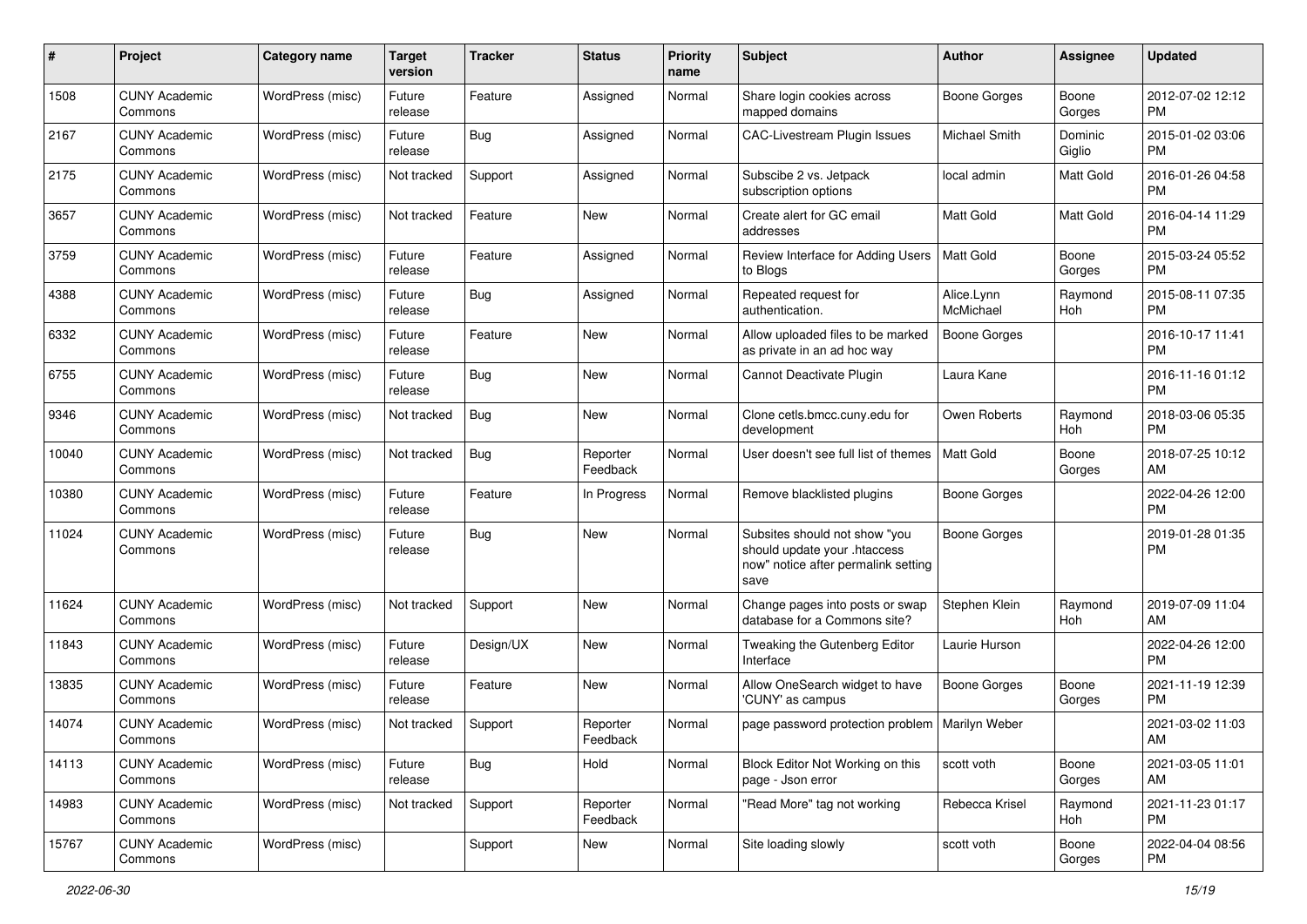| #     | Project                         | <b>Category name</b>     | <b>Target</b><br>version | <b>Tracker</b> | <b>Status</b>        | Priority<br>name | <b>Subject</b>                                                     | <b>Author</b>    | Assignee          | <b>Updated</b>                |
|-------|---------------------------------|--------------------------|--------------------------|----------------|----------------------|------------------|--------------------------------------------------------------------|------------------|-------------------|-------------------------------|
| 16245 | <b>CUNY Academic</b><br>Commons | WordPress (misc)         |                          | Bug            | Reporter<br>Feedback | Normal           | Save Button missing on<br>WordPress Profile page                   | scott voth       | Raymond<br>Hoh    | 2022-06-16 03:09<br><b>PM</b> |
| 16255 | <b>CUNY Academic</b><br>Commons | WordPress (misc)         |                          | <b>Bug</b>     | <b>New</b>           | Normal           | Need to define 'MULTISITE'<br>constant in wp-config.php            | Raymond Hoh      |                   | 2022-06-19 09:31<br>AM        |
| 364   | <b>CUNY Academic</b><br>Commons | <b>WordPress Plugins</b> | Future<br>release        | Feature        | <b>New</b>           | Normal           | <b>Bulletin Board</b>                                              | Matt Gold        |                   | 2015-01-05 08:50<br><b>PM</b> |
| 497   | <b>CUNY Academic</b><br>Commons | <b>WordPress Plugins</b> | Future<br>release        | Feature        | Assigned             | Normal           | Drag and Drop Ordering on<br>Gallery Post Plugin                   | <b>Matt Gold</b> | Ron Rennick       | 2015-11-09 06:18<br><b>PM</b> |
| 658   | <b>CUNY Academic</b><br>Commons | <b>WordPress Plugins</b> | Future<br>release        | Feature        | Assigned             | Normal           | Rebulid Sitewide Tag Suggestion                                    | <b>Matt Gold</b> | Boone<br>Gorges   | 2015-01-05 08:47<br><b>PM</b> |
| 3691  | <b>CUNY Academic</b><br>Commons | <b>WordPress Plugins</b> | Future<br>release        | <b>Bug</b>     | <b>New</b>           | Normal           | <b>WPMU Domain Mapping</b><br>Debugging on cdev                    | Raymond Hoh      | Matt Gold         | 2014-12-12 09:04<br>AM        |
| 3939  | <b>CUNY Academic</b><br>Commons | <b>WordPress Plugins</b> | Future<br>release        | Bug            | Hold                 | Normal           | Activity stream support for<br>Co-Authors Plus plugin              | Raymond Hoh      | Raymond<br>Hoh    | 2015-11-09 06:13<br><b>PM</b> |
| 5826  | <b>CUNY Academic</b><br>Commons | <b>WordPress Plugins</b> | Future<br>release        | Support        | Reporter<br>Feedback | Normal           | <b>Remove Subscription Options</b><br>plugin from directory        | Sarah Morgano    | Sarah<br>Morgano  | 2016-10-21 04:14<br><b>PM</b> |
| 8078  | <b>CUNY Academic</b><br>Commons | <b>WordPress Plugins</b> | Future<br>release        | System Upgrade | Assigned             | Normal           | <b>CommentPress Updates</b>                                        | Margaret Galvan  | Christian<br>Wach | 2017-05-08 03:49<br><b>PM</b> |
| 9211  | <b>CUNY Academic</b><br>Commons | <b>WordPress Plugins</b> | Future<br>release        | Support        | Reporter<br>Feedback | Normal           | Auto-Role Setting in Forum Plugin<br><b>Causing Some Confusion</b> | Luke Waltzer     | Boone<br>Gorges   | 2018-03-13 11:44<br>AM        |
| 9289  | <b>CUNY Academic</b><br>Commons | <b>WordPress Plugins</b> | Future<br>release        | Bug            | Reporter<br>Feedback | Normal           | Email Users Plugin                                                 | Laurie Hurson    | Boone<br>Gorges   | 2018-10-24 12:34<br><b>PM</b> |
| 9515  | <b>CUNY Academic</b><br>Commons | <b>WordPress Plugins</b> | Not tracked              | <b>Bug</b>     | Reporter<br>Feedback | Normal           | Text to Speech plugin - "More<br>Slowly" checkbox not working      | scott voth       | Boone<br>Gorges   | 2018-06-13 02:26<br><b>PM</b> |
| 9926  | <b>CUNY Academic</b><br>Commons | <b>WordPress Plugins</b> | Future<br>release        | Bug            | New                  | Normal           | twitter-mentions-as-comments<br>cron jobs can run long             | Boone Gorges     | Boone<br>Gorges   | 2018-10-24 12:34<br><b>PM</b> |
| 9947  | <b>CUNY Academic</b><br>Commons | <b>WordPress Plugins</b> | Future<br>release        | Feature        | Reporter<br>Feedback | Normal           | Install H5P quiz plugin                                            | <b>Matt Gold</b> | Boone<br>Gorges   | 2018-09-11 11:01<br>AM        |
| 11120 | <b>CUNY Academic</b><br>Commons | <b>WordPress Plugins</b> | Not tracked              | Bug            | Reporter<br>Feedback | Normal           | Events Manager Events Not<br>Showing Up                            | Mark Webb        |                   | 2019-02-27 04:10<br><b>PM</b> |
| 11415 | <b>CUNY Academic</b><br>Commons | <b>WordPress Plugins</b> | Not tracked              | Bug            | Reporter<br>Feedback | Normal           | <b>Blog Subscriptions in Jetpack</b>                               | Laurie Hurson    |                   | 2019-05-14 10:34<br>AM        |
| 11545 | <b>CUNY Academic</b><br>Commons | <b>WordPress Plugins</b> | Not tracked              | Support        | New                  | Normal           | Twitter searches in WordPress                                      | Gina Cherry      | Matt Gold         | 2019-09-23 01:03<br><b>PM</b> |
| 11649 | <b>CUNY Academic</b><br>Commons | <b>WordPress Plugins</b> | 2.0.3                    | Bug            | In Progress          | Normal           | CC license displayed on every<br>page                              | Gina Cherry      | Raymond<br>Hoh    | 2022-06-29 11:32<br>AM        |
| 11788 | CUNY Academic<br>Commons        | <b>WordPress Plugins</b> | Future<br>release        | Support        | Reporter<br>Feedback | Normal           | Plugin Request - Browse Aloud                                      | scott voth       |                   | 2019-09-24 08:42<br>AM        |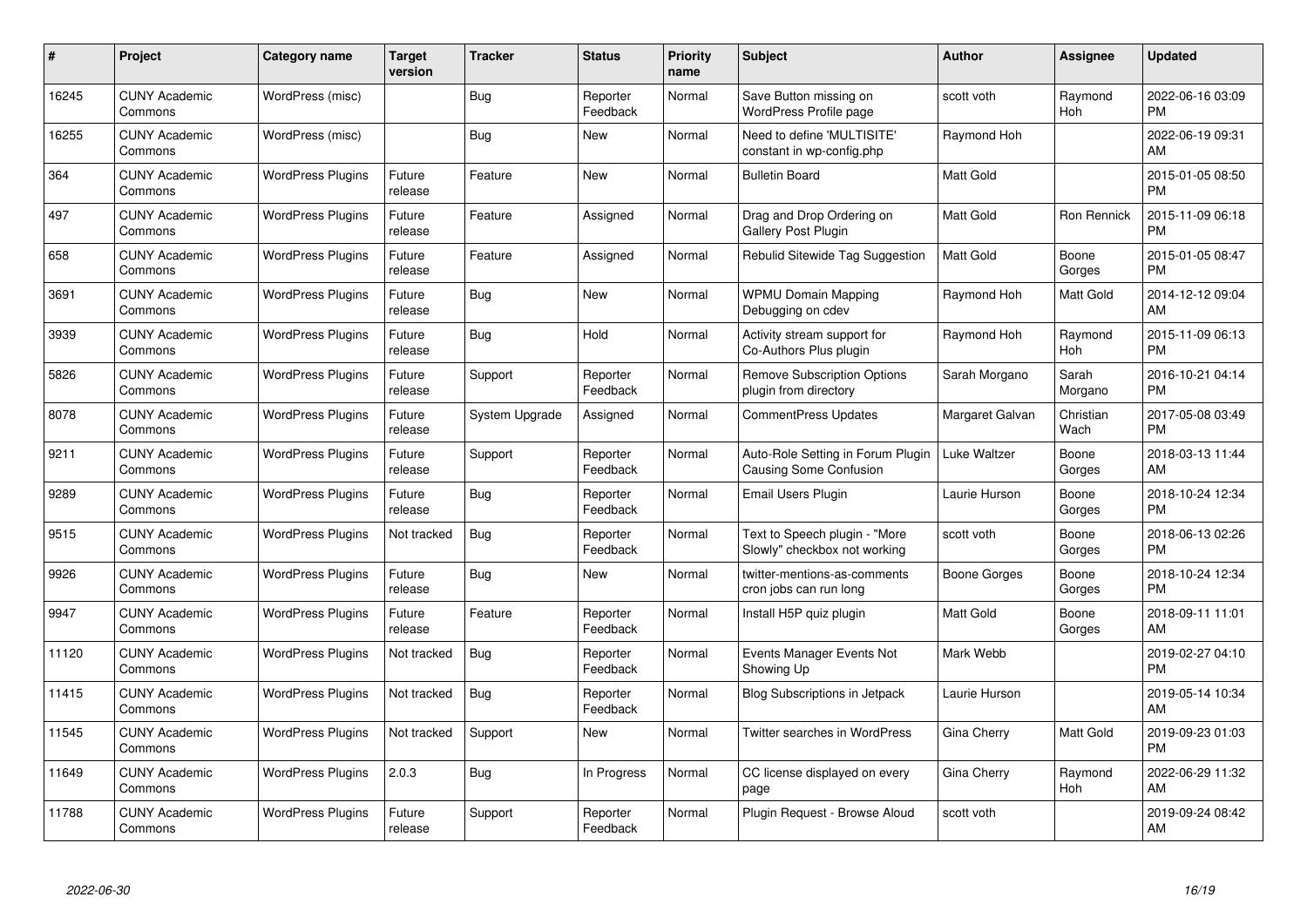| $\#$  | Project                         | <b>Category name</b>     | <b>Target</b><br>version | <b>Tracker</b> | <b>Status</b>        | <b>Priority</b><br>name | <b>Subject</b>                                                                                | <b>Author</b>           | <b>Assignee</b>     | <b>Updated</b>                |
|-------|---------------------------------|--------------------------|--------------------------|----------------|----------------------|-------------------------|-----------------------------------------------------------------------------------------------|-------------------------|---------------------|-------------------------------|
| 12121 | <b>CUNY Academic</b><br>Commons | <b>WordPress Plugins</b> | 2.0.3                    | Feature        | Reporter<br>Feedback | Normal                  | Embedding H5P Iframes on<br><b>Commons Site</b>                                               | Laurie Hurson           | Boone<br>Gorges     | 2022-06-29 11:32<br>AM        |
| 12573 | <b>CUNY Academic</b><br>Commons | <b>WordPress Plugins</b> | Future<br>release        | Bug            | New                  | Normal                  | <b>CommentPress Core Issues</b>                                                               | scott voth              |                     | 2020-03-24 04:32<br><b>PM</b> |
| 12741 | <b>CUNY Academic</b><br>Commons | <b>WordPress Plugins</b> | Not tracked              | Support        | Reporter<br>Feedback | Normal                  | Tableau Public Viz Block                                                                      | Marilyn Weber           | Raymond<br>Hoh      | 2020-05-12 11:00<br>AM        |
| 13946 | <b>CUNY Academic</b><br>Commons | <b>WordPress Plugins</b> | 2.1.0                    | Support        | Assigned             | Normal                  | <b>Custom Embed handler For</b><br>OneDrive files                                             | scott voth              | Raymond<br>Hoh      | 2022-05-26 10:46<br>AM        |
| 14987 | <b>CUNY Academic</b><br>Commons | <b>WordPress Plugins</b> | Future<br>release        | Bug            | <b>New</b>           | Normal                  | Elementor update causes<br>database freeze-up                                                 | Boone Gorges            | Boone<br>Gorges     | 2021-11-29 12:02<br><b>PM</b> |
| 15516 | <b>CUNY Academic</b><br>Commons | <b>WordPress Plugins</b> |                          | Bug            | Reporter<br>Feedback | Normal                  | Can't publish or save draft of post<br>on wordpress.com                                       | Raffi<br>Khatchadourian | Raymond<br>Hoh      | 2022-03-02 05:52<br><b>PM</b> |
| 16314 | <b>CUNY Academic</b><br>Commons | <b>WordPress Plugins</b> |                          | Feature        | New                  | Normal                  | Install Multicollab plug-in?                                                                  | Raffi<br>Khatchadourian |                     | 2022-06-29 03:44<br><b>PM</b> |
| 16319 | <b>CUNY Academic</b><br>Commons | <b>WordPress Plugins</b> | 2.0.3                    | Bug            | New                  | Normal                  | Request for Events Calendar Pro<br>5.14.2 update                                              | Raymond Hoh             | Raymond<br>Hoh      | 2022-06-29 03:24<br><b>PM</b> |
| 412   | <b>CUNY Academic</b><br>Commons | <b>WordPress Themes</b>  | Future<br>release        | Feature        | Assigned             | Normal                  | <b>Featured Themes</b>                                                                        | Matt Gold               | Dominic<br>Giglio   | 2015-01-05 08:44<br><b>PM</b> |
| 3492  | <b>CUNY Academic</b><br>Commons | <b>WordPress Themes</b>  | Future<br>release        | Support        | Assigned             | Normal                  | Add CBOX theme to the<br>Commons                                                              | scott voth              | Raymond<br>Hoh      | 2014-10-08 05:55<br><b>PM</b> |
| 8211  | <b>CUNY Academic</b><br>Commons | <b>WordPress Themes</b>  | Future<br>release        | Feature        | New                  | Normal                  | Theme Suggestions: Material<br>Design-Inspired Themes                                         | Margaret Galvan         | Margaret<br>Galvan  | 2017-08-07 02:48<br><b>PM</b> |
| 10769 | <b>CUNY Academic</b><br>Commons | <b>WordPress Themes</b>  | Not tracked              | Bug            | Reporter<br>Feedback | Normal                  | 2011 Theme Sidebar                                                                            | Mark Webb               |                     | 2018-12-04 04:09<br><b>PM</b> |
| 12360 | <b>CUNY Academic</b><br>Commons | <b>WordPress Themes</b>  | Not tracked              | <b>Bug</b>     | Reporter<br>Feedback | Normal                  | site just says "DANTE We are<br>currently in maintenance mode,<br>please check back shortly." | Marilyn Weber           |                     | 2020-02-04 12:13<br><b>PM</b> |
| 14911 | <b>CUNY Academic</b><br>Commons | <b>WordPress Themes</b>  | Not tracked              | Support        | <b>New</b>           | Normal                  | Twentytwentyone theme                                                                         | Marilyn Weber           |                     | 2021-10-28 10:37<br>AM        |
| 4986  | <b>CUNY Academic</b><br>Commons | ZenDesk                  | Not tracked              | Support        | Assigned             | Normal                  | Prepare documentation for<br>Zendesk re web widget                                            | Matt Gold               | Samantha<br>Raddatz | 2016-02-25 03:09<br><b>PM</b> |
| 13912 | <b>CUNY Academic</b><br>Commons |                          | Not tracked              | Feature        | Hold                 | Low                     | posting "missed schedule"                                                                     | Marilyn Weber           |                     | 2021-02-23 10:46<br>AM        |
| 58    | <b>CUNY Academic</b><br>Commons | BuddyPress (misc)        | Future<br>release        | Feature        | Assigned             | Low                     | Make member search sortable by<br>last name                                                   | Roberta Brody           | Boone<br>Gorges     | 2010-08-26 02:38<br><b>PM</b> |
| 310   | <b>CUNY Academic</b><br>Commons | BuddyPress (misc)        | Future<br>release        | Feature        | Assigned             | Low                     | <b>Friend Request Email</b>                                                                   | Matt Gold               | Samantha<br>Raddatz | 2015-11-09 05:08<br><b>PM</b> |
| 1423  | <b>CUNY Academic</b><br>Commons | BuddyPress (misc)        | Future<br>release        | Feature        | Assigned             | Low                     | Show an avatar for pingback<br>comment activity items                                         | Boone Gorges            | Tahir Butt          | 2016-10-24 12:03<br><b>PM</b> |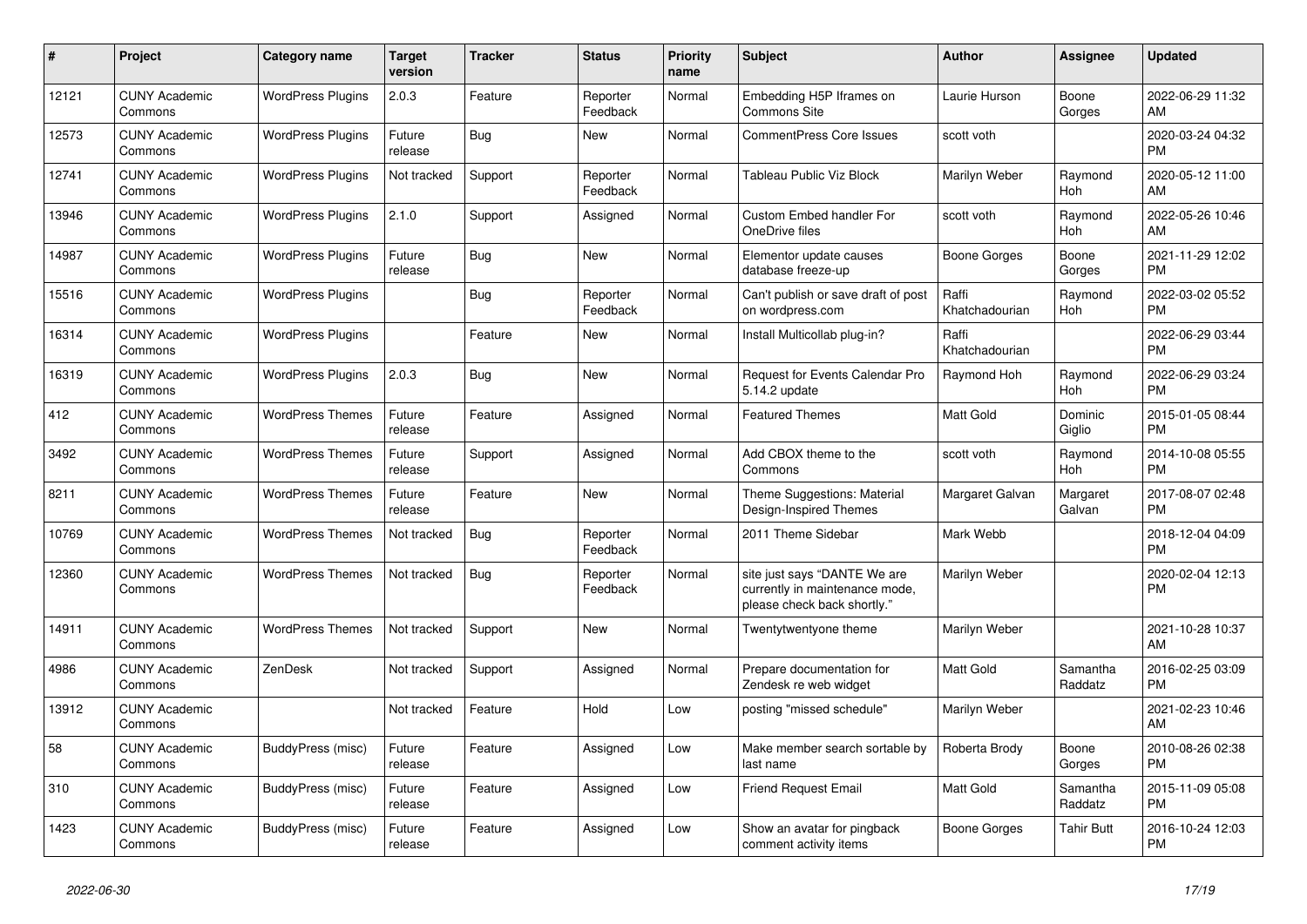| #     | Project                         | <b>Category name</b>       | <b>Target</b><br>version | <b>Tracker</b> | <b>Status</b>        | <b>Priority</b><br>name | <b>Subject</b>                                                                | <b>Author</b>       | <b>Assignee</b>     | <b>Updated</b>                |
|-------|---------------------------------|----------------------------|--------------------------|----------------|----------------------|-------------------------|-------------------------------------------------------------------------------|---------------------|---------------------|-------------------------------|
| 2325  | <b>CUNY Academic</b><br>Commons | <b>BuddyPress (misc)</b>   | Future<br>release        | Feature        | Assigned             | Low                     | Profile should have separate fields<br>for first/last names                   | local admin         | Boone<br>Gorges     | 2015-11-09 06:09<br>PM.       |
| 519   | <b>CUNY Academic</b><br>Commons | <b>BuddyPress Docs</b>     | Future<br>release        | Feature        | Assigned             | Low                     | TOC for individual docs - for new<br>BP "wiki-like" plugin                    | scott voth          | Boone<br>Gorges     | 2015-11-09 05:54<br><b>PM</b> |
| 1417  | <b>CUNY Academic</b><br>Commons | <b>BuddyPress Docs</b>     | Future<br>release        | Feature        | Assigned             | Low                     | <b>Bulk actions for BuddyPress Docs</b>                                       | <b>Boone Gorges</b> | Boone<br>Gorges     | 2016-10-17 10:41<br><b>PM</b> |
| 6389  | <b>CUNY Academic</b><br>Commons | <b>BuddyPress Docs</b>     | Future<br>release        | Feature        | New                  | Low                     | Make Discussion Area Visible<br>When Editing a Doc                            | Luke Waltzer        | Boone<br>Gorges     | 2016-10-21 04:16<br>PM.       |
| 1165  | <b>CUNY Academic</b><br>Commons | <b>Email Invitations</b>   | Future<br>release        | Feature        | Assigned             | Low                     | Allow saved lists of invitees under<br>Send Invites                           | Boone Gorges        | Boone<br>Gorges     | 2015-11-09 06:03<br><b>PM</b> |
| 1166  | <b>CUNY Academic</b><br>Commons | <b>Email Invitations</b>   | Future<br>release        | Feature        | New                  | Low                     | Better organizational tools for Sent<br><b>Invites</b>                        | Boone Gorges        | Boone<br>Gorges     | 2015-11-09 06:02<br>PM.       |
| 1167  | <b>CUNY Academic</b><br>Commons | <b>Email Invitations</b>   | Future<br>release        | Feature        | New                  | Low                     | Allow email invitations to be resent                                          | Boone Gorges        | Boone<br>Gorges     | 2015-11-12 12:53<br>AM.       |
| 333   | <b>CUNY Academic</b><br>Commons | <b>Email Notifications</b> | Future<br>release        | Feature        | Assigned             | Low                     | Delay Forum Notification Email<br>Delivery Until After Editing Period<br>Ends | <b>Matt Gold</b>    | Raymond<br>Hoh      | 2015-11-09 06:01<br>PM.       |
| 11971 | <b>CUNY Academic</b><br>Commons | <b>Email Notifications</b> | Future<br>release        | Bug            | Reporter<br>Feedback | Low                     | Pictures obscured in emailed post<br>notifications                            | Marilyn Weber       | Raymond<br>Hoh      | 2019-11-21 01:14<br>PM.       |
| 5016  | <b>CUNY Academic</b><br>Commons | Events                     | Future<br>release        | Feature        | Assigned             | Low                     | Allow comments to be posted on<br>events                                      | <b>Matt Gold</b>    | Raymond<br>Hoh      | 2019-03-01 02:23<br><b>PM</b> |
| 6749  | <b>CUNY Academic</b><br>Commons | Events                     | Future<br>release        | Bug            | New                  | Low                     | BPEO iCal request can trigger<br>very large number of DB queries              | Boone Gorges        | Raymond<br>Hoh      | 2016-11-15 10:09<br><b>PM</b> |
| 1192  | <b>CUNY Academic</b><br>Commons | <b>Group Files</b>         | Future<br>release        | Feature        | Assigned             | Low                     | When posting group files, allow<br>users to add a category without<br>saving  | <b>Matt Gold</b>    | Raymond<br>Hoh      | 2015-11-09 05:53<br><b>PM</b> |
| 3080  | <b>CUNY Academic</b><br>Commons | <b>Group Files</b>         | Future<br>release        | Feature        | Assigned             | Low                     | Create a system to keep track of<br>file changes                              | Matt Gold           | Boone<br>Gorges     | 2014-02-26 10:04<br>PM.       |
| 3354  | <b>CUNY Academic</b><br>Commons | <b>Group Files</b>         | Future<br>release        | Feature        | Assigned             | Low                     | Allow Group Download of Multiple<br><b>Selected Files</b>                     | <b>Matt Gold</b>    | Chris Stein         | 2014-08-01 08:50<br>AM        |
| 6392  | <b>CUNY Academic</b><br>Commons | Group Forums               | Future<br>release        | Design/UX      | Assigned             | Low                     | Composition/Preview Panes in<br>Forum Posts                                   | Luke Waltzer        | Paige Dupont        | 2016-10-21 04:26<br><b>PM</b> |
| 1456  | <b>CUNY Academic</b><br>Commons | Group Invitations          | Future<br>release        | Feature        | Reporter<br>Feedback | Low                     | Invite to Group Button from Profile   Matt Gold<br>Field                      |                     | Samantha<br>Raddatz | 2015-11-09 05:59<br>PM        |
| 2610  | <b>CUNY Academic</b><br>Commons | Group Invitations          | Future<br>release        | Feature        | Assigned             | Low                     | Request: Custom invitation<br>message to group invites                        | local admin         | Boone<br>Gorges     | 2015-11-09 06:13<br>PM.       |
| 1983  | <b>CUNY Academic</b><br>Commons | Home Page                  | Future<br>release        | Feature        | Assigned             | Low                     | Media Library integration with<br>Featured Content plugin                     | Boone Gorges        | Dominic<br>Giglio   | 2014-03-17 10:34<br>AM        |
| 4535  | <b>CUNY Academic</b><br>Commons | My Commons                 | Future<br>release        | <b>Bug</b>     | New                  | Low                     | My Commons filter issue                                                       | scott voth          | Raymond<br>Hoh      | 2015-09-01 11:17<br>AM        |